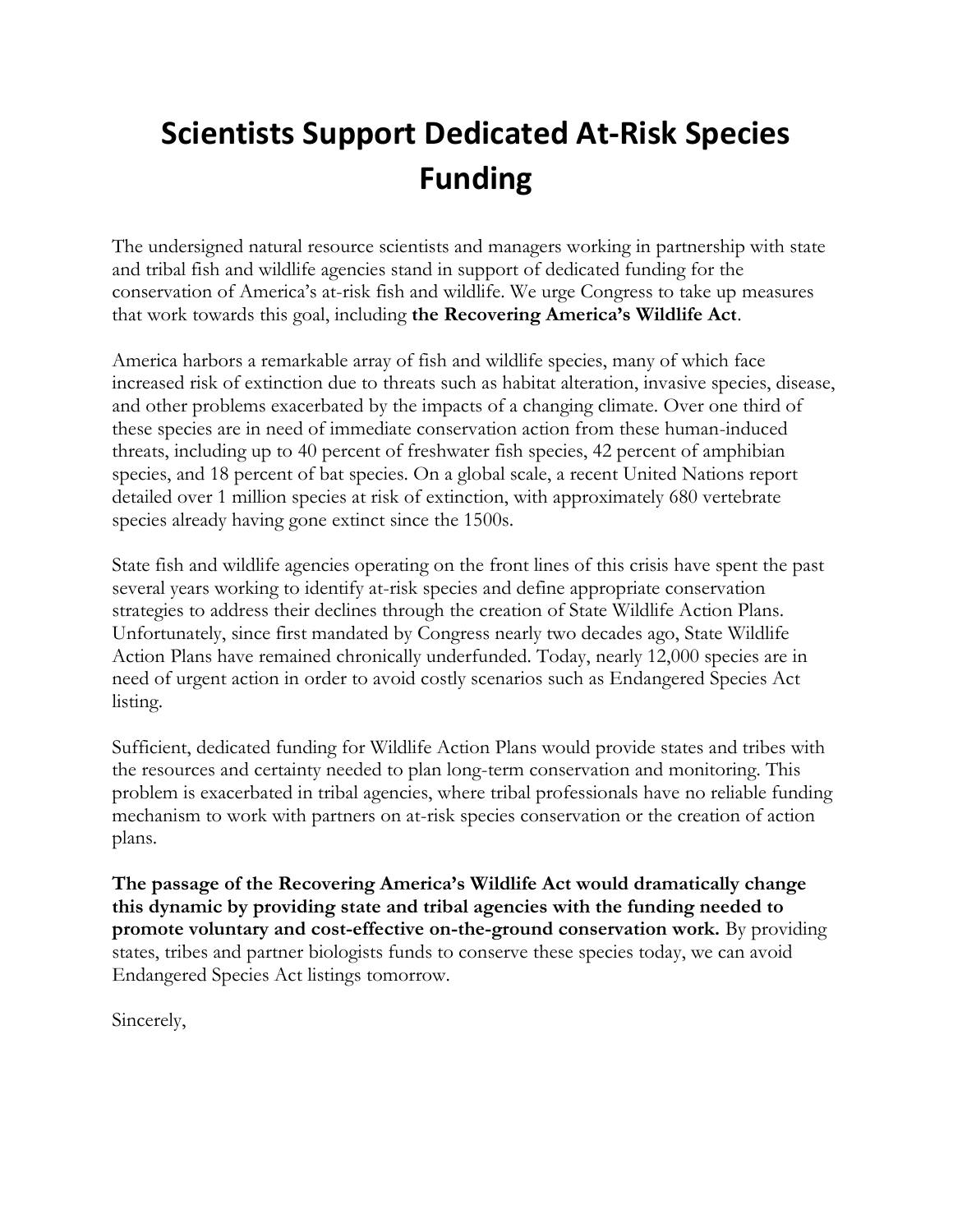#### **Alabama**

Duston Ryan Duffie - Graduate Research Assistant - Mississippi State University Loraine Harnisch - Technical Consultant - Member, The Wildlife Society Cal Johnson - Aquatic Biolgist Christopher A. Lepczyk – Professor - Auburn University William Jesse Lynn - Wildlife Biologist - U.S. Fish and Wildlife Service Dr. William. E. Stone, CWB® - Associate Professor - Alabama A&M University

#### **Alaska**

Melanie Smith - Program Director - National Audubon Society Andy Baltensperger - Wildlife Biologist - University of Alaska Fairbanks Molly Robinett, PhD - Field Ecologist - National Science Foundation Olivia Edwards - Fisheries Technician/Graduate Student - University of Alaska Fairbanks Winifred B Kessler, PhD, CWB® - Member, The Wildlife Society Stanley Allen Moberly - Past President of AFS - Member, American Fisheries Society

#### **Arizona**

Josh T. Avey - Terrestrial Wildlife Branch Chief - Arizona Game and Fish Department Kara Barron - Science and Outreach Manager - Gila Watershed Partnership Kerry Baldwin,Retired - Certified Wildlife Biologist - Wildvisions Arizona Consulting Group Heather Bateman - Associate Professor - Member, SW Section of The Wildlife Society Joseph Braasch - Graduate Student - University of AZ, Dept of Ecology & Evolutionary Biology Russell Benford - Environmental Program Manager - Gila River Indian Community Daniel Driscoll - Bald & Golden Eagle Biologist - American Eagle Research Institute James Heffelfinger - Wildlife Science Coordinator - Arizona Game and Fish Department and University of Arizona Carol Chambers – Professor – Vice President, The Wildlife Society Thomas Hildebrandt - Wildlife Program Manager (Retired) - Arizona Game and Fish Department Kayla Lauger – Student - Northern Arizona University Tad C. Theimer – Professor - Northern Arizona University Scott Lillie - Environmental consultant - Chuckwalla Consulting Alton Livingstone - President-elect - AZ/NM American Fisheries Society Brandon Mayer - Research specialist - Member, The Wildlife Society Melissa Merrick, PhD - Assistant Research Scientist -The University of Arizona Cheryl Mollohan - Certified Wildlife Biologist - Member, The Wildlife Society Sean Murphy – Researcher - University Samantha Novotny - Conservation Affairs Chairperson - Arizona Chapter of The Wildlife Society Thomas H. Skinner - Wildlife Staff Officer, retired - Coronado National Forest Melanie Tluczek - Executive Director - Gila Watershed Partnership Selso Villegas - Director, Water Resources - Tohono O'odham Nation David Weedman - Aquatic Habitat Program Supervisor - State biologist Shannon Fehlberg - Conservation Biologist - Desert Botanical Garden Rachel Harrow - Wildlife Technician - The Wildlife Society Holly Hicks - Wildlife Biologist - Arizona Game and Fish Department Julie Stromberg - Professor Emerita - Arizona State University Jessica Olson - Natural Resources Planner - Columbia River Gorge Commission; Southwest Decision Resources David R. Patton - Forest Wildlife Ecologist, Professor, Dean Emeritus - Northern AZ University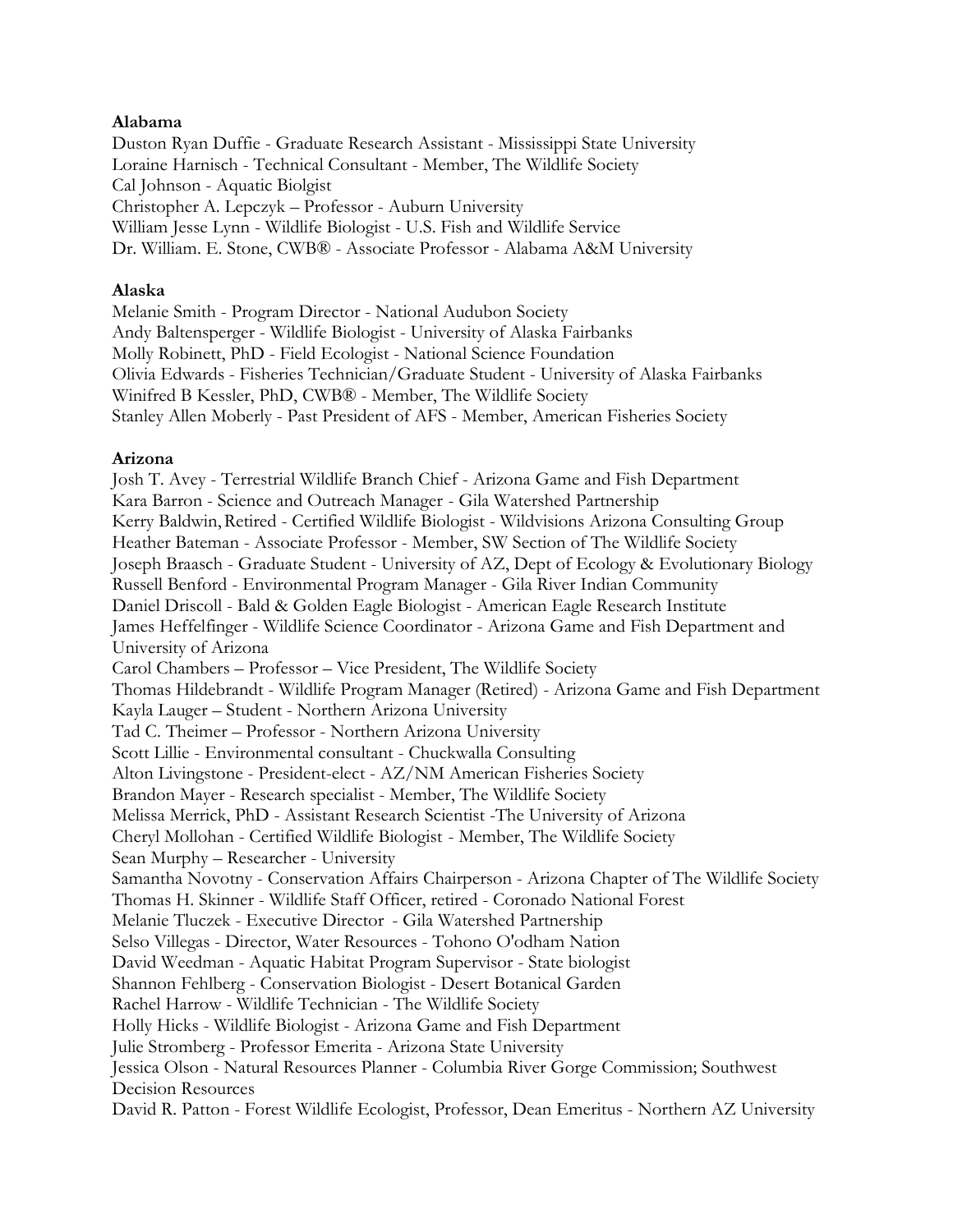Dr. Larisa E. Harding - Statewide Small Game Program Manager - AZ Game & Fish Department Josh T. Avey - Terrestrial Wildlife Branch Chief - Arizona Game and Fish Department Sara Gabrielson - Graduate Student - Northern Arizona University Faith Walker - Assistant Research Professor - Northern Arizona University Thomas D Sisk - Olajos-Goslow Chair of Environmental Science and Policy - Northern Arizona University Rabecca M Lausch - Graduate Student - Northern Arizona University Alek Mendoza - Research Ecologist - Museum of Northern Arizona Gerald W Monks - Authorized Biologist - Environmental consulting Jeff Jenness - Adjunct Professor, GIS Analyst - Northern Arizona University Nadine Laporte – Professor - NAU School of Forestry Tyler Roberts - Masters student - Northern Arizona University Jean Marie L Rieck - Biologist/NEPA planner - The Wildlife Society Ruby Hammond - Adjunct Faculty and PhD Candidate - Northern Arizona University Barbara Satink Wolfson - Program Coordinator, Sr. - Northern Arizona University Bret Pasch - Assistant Professor - Department of Biological Sciences, Northern Arizona University Jeffrey Foster - Associate Professor - Northern Arizona University Stefan Sommer - Director of Education, Merriam-Powell Center for Environmental Research - Northern Arizona University Sara Souther - Assistant Research Professor - ESA Carl Seweyestewa – Forester - The Hopi Tribe Kay Weston - Prospective Graduate Student – Member, The Wildlife Society

#### **Arkansas**

Alix Matthews - PhD Student - Arkansas State University Allison Fowler - Wildlife Biologist - Member, The Wildlife Society Ashley P.G. Dowling – Professor - University of Arkansas Brad Carner - Wildlife Division Chief - Arkansas Game and Fish Commission Brian K. Wagner - Aquatic Wildlife Diversity Biologist - Arkansas Game & Fish Commission Brett DeGregorio - Wildlife Biologist - Arkansas Fish and Wildlife Cooperative Research Unit Casey L Brewster - PhD Candidate - University of Arkansas Christopher John Kellner - Professor of Wildlife Science - Arkansas Tech University Christopher Naus – Ecologist - Arkansas Division of Environmental Quality Daniel M. Scheiman - Bird Conservation Director - Audubon Arkansas David G Krementz - wildlife biologist (research) emeritus - US Geological Survey Garrick Steven Dugger, CWB - Wildlife Biologist Jason McCallie - Wildlife Biologist - Arkansas Game and Fish Commission Jeremy Brown - Arkansas Game and Fish Commission John D. Willson - Associate Professor of Biological Sciences - University of Arkansas, Fayetteville Joseph D Long - Wildlife Biologist - Member, Arkansas Wildlife Federation Karen Rowe - Certified Wildlife Biologist - The Wildlife Society, Arkansas Chapter Kent Kovacs - Associate Professor - University of Arkansas Levi Horrell - Biologist - Arkansas Game & Fish Commission Lorin Neuman-Lee - Assistant Professor - Arkansas State University Marson Nance - Director of Land Protection & Stewardship - Northwest Arkansas Land Trust Matt Mourot - Assistant Regional Supervisor - Arkansas Game and Fish Commission Maureen McClung - Associate Professor of Biology - Hendrix College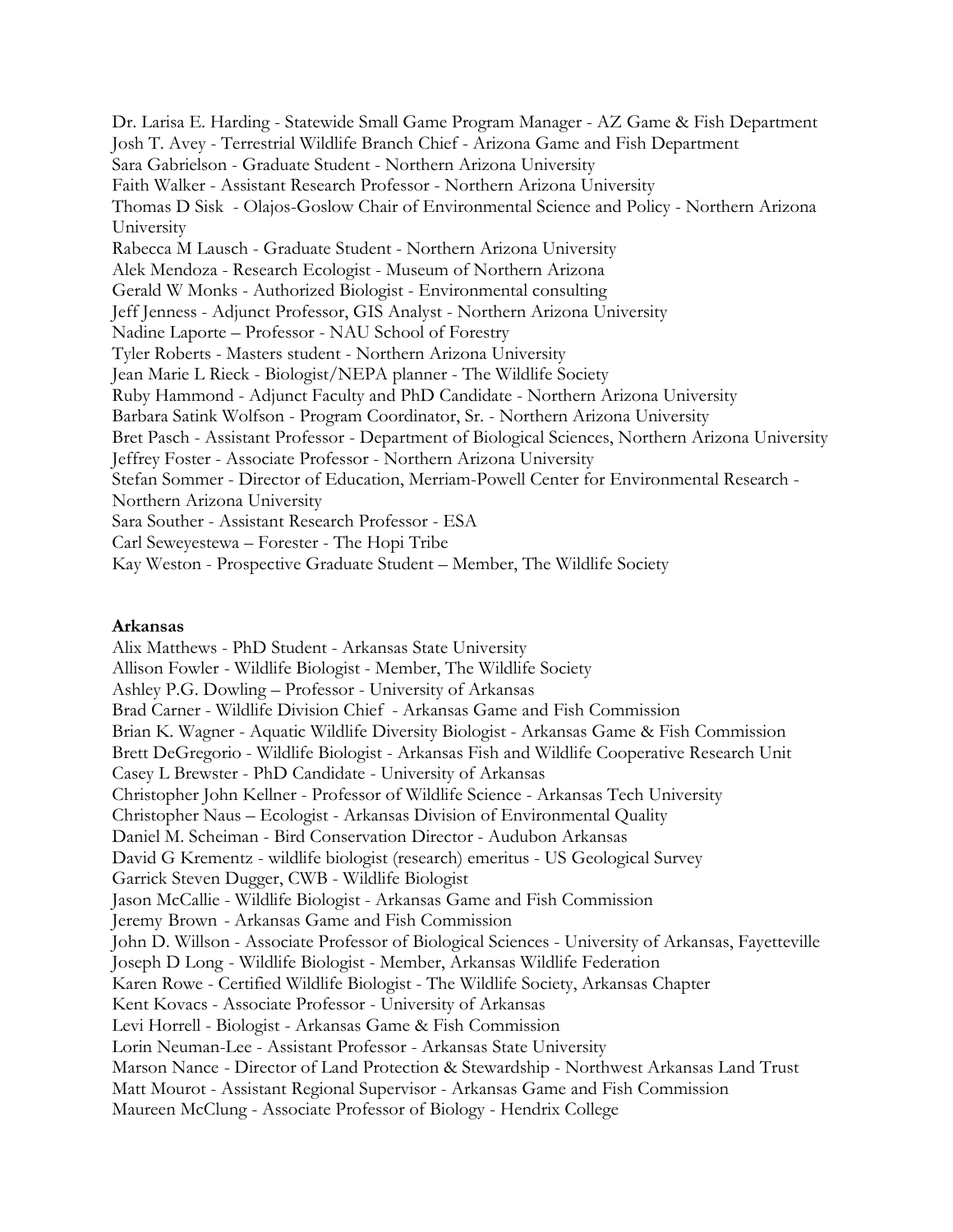Michael Cory Gray- Chief, Research Division - Arkansas Game and Fish Commission Michelle A Evans-White - Professor - University of Arkansas Pedro Ardapple - Ozark Highlands Biologist - U.S. Fish and Wildlife Service Rhett Michael Raibley - Park Assistant/Avian Field Technician - AR State Parks/AR State University Rob Willey - Statewide Habitat Coordinator - Arkansas Game & Fish Commission Sara Harrod - PhD Candidate - Arkansas State University Steve Lochmann – Professor - University of Arkansas at Pine Bluff Teresa Turk - Retired NOAA Fisheries Scientist Than Boves - Associate Professor of Avian Ecology - Arkansas State University Tina Gray Teague - Professor - Arkansas State University Virginie Rolland - Associate Professor of Wildlife Ecology - Arkansas State University William Posey – Malacologist - Freshwater Mollusk Conservation Society

## **California**

Alan Roseto - Associate Environmental Planner - California Department of Transportation Andrew Cawley - Mitigation Banker - Environmental Professional Ange Darnell Baker - Senior Environmental Scientist - California Department of Fish and Wildlife Annika Nabors - Pollination Biologist - University of CA, Div of Agriculture and Natural Resources Ashley Estacio - Wildlife Biologist - The Wildlife Society Benjamin N Sacks – Professor - University of California, Davis Bill Standley - Natural Resource Specialist - The Wildlife Society Caroline Anne Garcia -Wildlife Biologist -Southern California Chapter of The Wildlife Society Carrie Johnson - Wildlife & Aquatic Biologist - US Forest Service Chad Wilsey - VP and Interim Chief Scientist - National Audubon Society Charles Holland - Regional Director - Westervelt Ecological Services Christina Sloop - Science Advisor and CDFW Science Institute Lead -California Department of Fish and Wildlife Cindy Dunn - Environmental Biologist III - City of San Diego Conner Philson - PhD Student -UCLA Cortney Flather - Spotted Owl Crew Lead - Institute for Bird Populations David Moldoff - Senior Environmental Scientist – Member, The Wildlife Society Debi Fanucchi - Wildlife Biologist – Member, SF Bay Area Chapter of The Wildlife Society Denise Walker-Brown - Wildlife Biologist - California Department of Transportation Dr. Annika Keeley - Environmental Scientist - Delta Stewardship Council Elizabeth Meisman - Wildlife Biologist - The Wildlife Society Emily Lund - Biologist II - Environmental Consultant Erica Meyers - Senior Environmental Scientist - Member, American Fisheries Society Ernesto Ruelas Inzunza - Professor and Research Scientist - Universidad Veracruzana Gena Lasko - Senior Environmental Scientist, Aquatic Resources Specialist - American Fisheries Society Genevieve Rozhon - Wildlife Biologist - GHD Geoffrey Geupel - Director, Strategic Partnerships - Point Blue Conservation Science Greg Hampton - Wildlife biologist - Ecorp consulting Hannah lee - Biologist assistant - Endemic Environmental Jackie Lynn Childers - Graduate Student - UC Berkeley James Gain - Supervisor of Instructional Technology - Stanislaus Audubon Society

James Randolph Monroe - Science Teacher - Public Education & NASA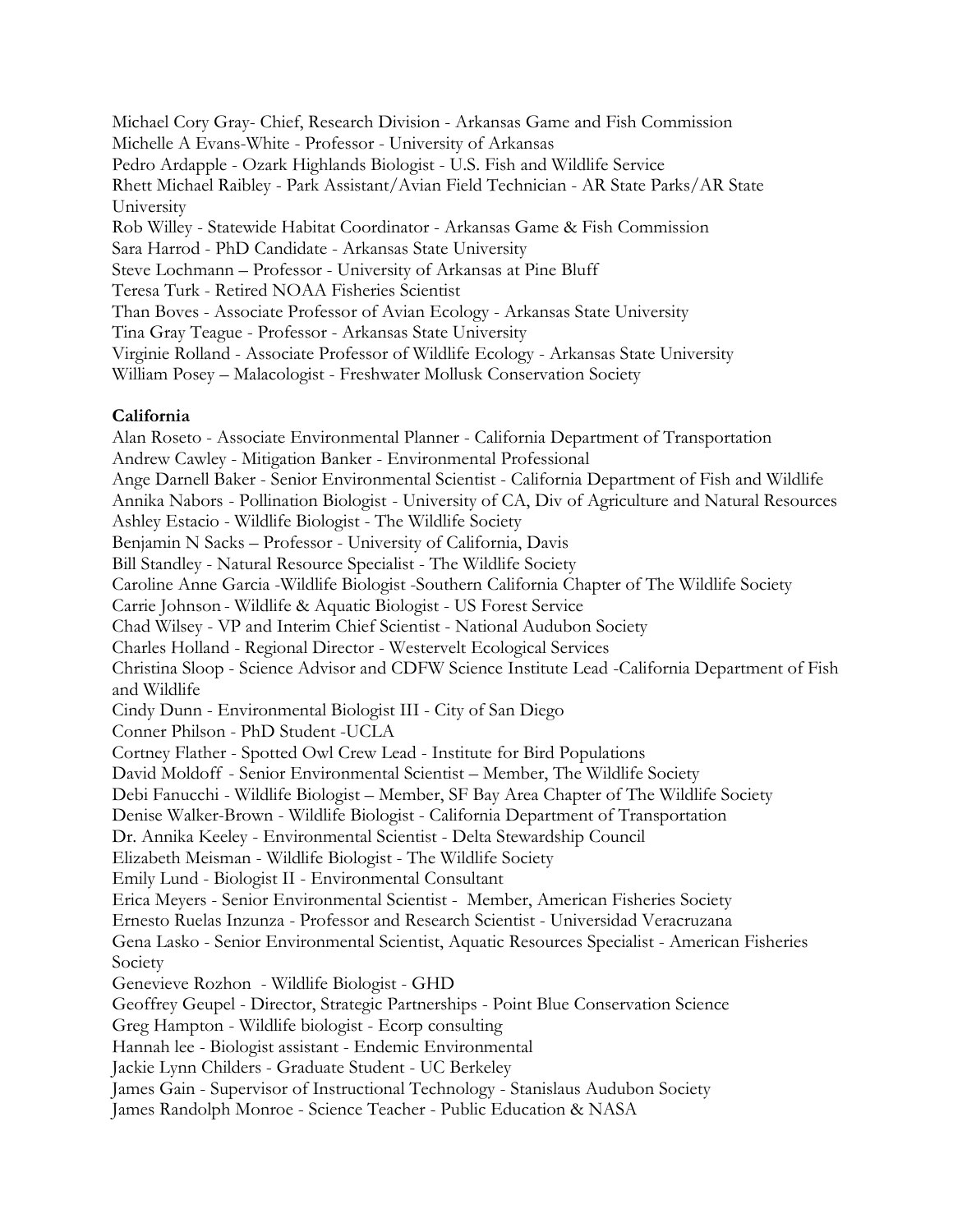Jan Perez - Environmental Scientist - State Government Janel L. Ortiz - Diversity Postdoctoral Fellow - University of San Diego Jeanne Wetzel Chinn - Environmental Scientist, TWS Chair, Conservation Affairs Committee - CA State Agency, The Wildlife Society Jennifer Elaine Smith - Associate Professor of Biology - Mills College Jennifer Litteral - Terrestrial Biologist - The Wildlife Society, San Francisco Bay Area Chapter Jennifer Yu DVM, MS - Smithsonian Conservation Biology Institute Jessie Roughgarden - Wildlife Biologist - Great Basin Institute Joan Dudney – Postdoc - UC Davis Joanna Wu - Project Manager and Avian Biologist - National Audubon Society John Pearse - Professor Emeritus -Department of Ecology and Evolutionary Biology, University of California, Santa Cruz, California Junko Hoshi - Senior environmental scientist - CA Department of Fish & Wildlife Kate Spear - Natural Resources Management Specialist - The Wildlife Society Katherine Smith – PhD Post-Doctoral Researcher - UC Davis Kelley Pepper - Sr. Environmental Scientist Specialist - Dept. of Water Resources Kelly Fitzgerald-Holland - Senior Wildlife Biologist - GEI Consultants Kevin Marr - Environmental Scientist -Department of Water Resources Kevin Ohol - Wildlife Biologist - Garcia And Associates Kim Fettke - Wildlife Ecologist/Project Manager - The Wildlife Society Kimberly Holley - Senior Environmental Scientist - California Department of Fish and Wildlife Kimberly Oldehoeft – Biologist - Independent Kristen Strohm - Wildlife Biologist - Sierra Streams Institute Laura Ann Hampton - Scientific Aid - California Department of Fish and Wildlife Laura Bermudez - Environmental Scientist - DWR Leo Baligad - Living coast discovery center and san Diego humane society Lisa Fields – Ecologist - State Government Madison Halloran - Master's Student, Fisheries Biology - Humboldt State University Marina L Olson - Wildlife Biologist - TWS Sacramento-Shasta Chapter Matthew Armand Meyers - Engineering Geologist - California Department of Water Resources Matthew Bettelheim - Certified Wildlife Biologist - The Wildlife Society Michael H. Fawcett -Owner, Fawcett Environmental Consulting- TWS Western Section, ESA, AFS Michael Thomas – Head Environmental Scientist - California Department of Water Resources Natalie Reeder Biologist - SF Bay Area Chapter TWS Natasha Dvorak - Senior Biologist - The Wildlife Society Nathan W. Feldman - Ecologist & Photographer Patricia Valcarcel, CWB - Senior Wildlife Biologist – Member, The Wildlife Society Pelayo Alvarez - Adjunct Professor - American River College Peter N Dudley - Project Scientist - NOAA Fisheries Rachael Carnes - Environmental Scientist - AEP Rahel Sollmann - Assistant Professor - UC Davis Rebekah Bergkoetter – Biologist - The Wildlife Society Ricka Stoelting - Senior Biologist - Swaim Biological Inc. Scott Jennings - Avian Ecologist - Audubon Canyon Ranch Sean Avent - Senior Biologist - WRA Inc. Sean Lema - Associate Professor - California Shannon Riggs DVM - Pacific Wildlife Care Skip Moss - Conservation Scientist – Member, The Wildlife Society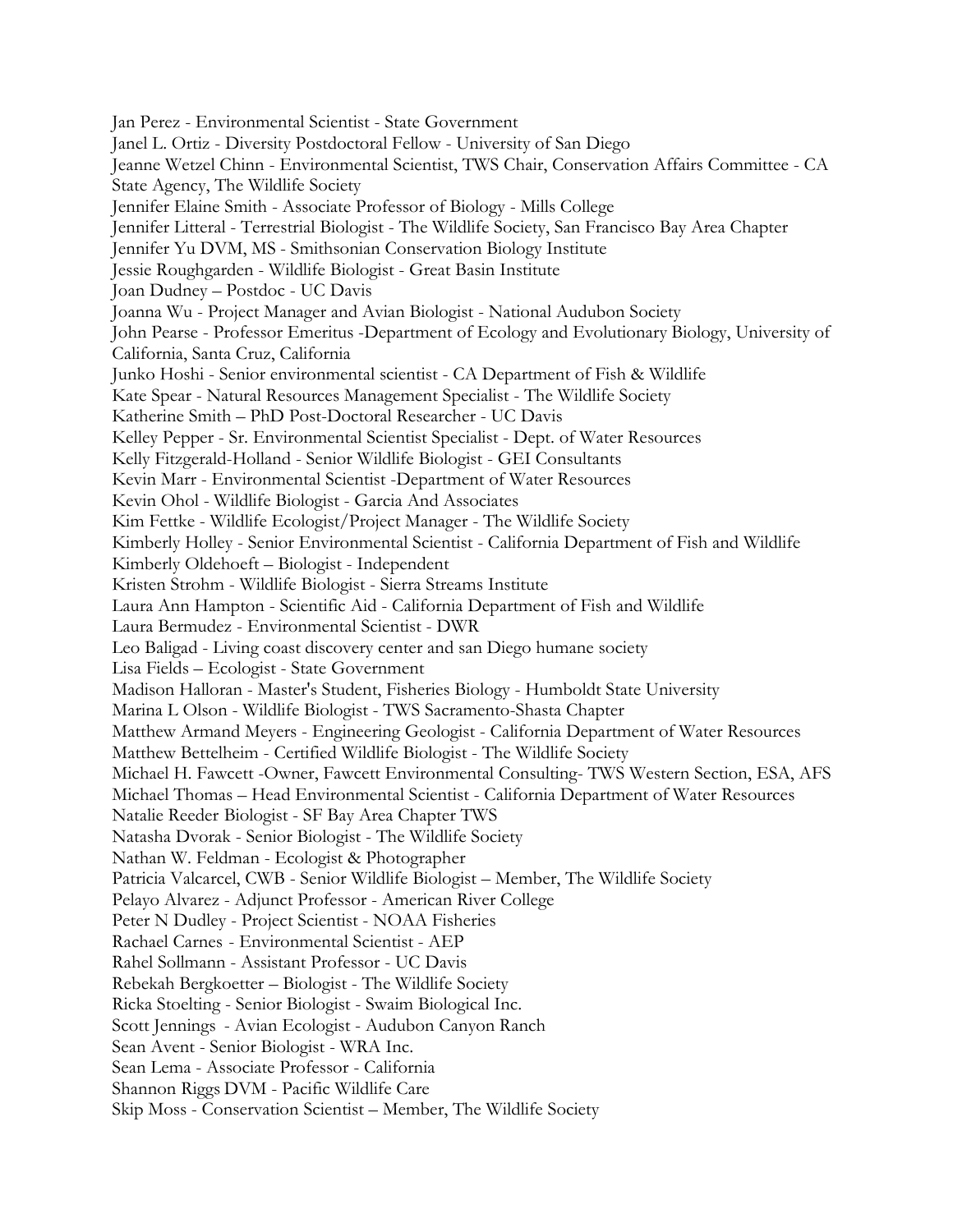Sonette Lias – Student - SD Mesa College Stacey Frederick, MS - UC Berkeley Stephanie Stragier - Wildlife biology technician – Bureau of Land Management Steven Clyde Parmenter - Senior Fishery Biologist - California Department of Fish and Game Steven J. Manley – President - Wildlife Innovations Ted K. Raab - Senior Investigator - The Wildlife Society and Carnegie Inst for Science Ted Torgerson - Forest Science Technician III - Humboldt Redwood Company Thomas Gardali – Ecologist - Point Blue Conservation Science Tonya S Bills - Wildlife Biologist - US Forest Service Travis Longcore - Associate Adjunct Professor - UCLA Institute of the Environment and Sustainability Tyler Grant Urban - Citizen Wildlife Scientist Vanessa Tucker - Biologist - AECOM Vanessa ZoBell - Graduate Student – Member, the Wildlife Society

#### **Colorado**

Allen Vitt - Terrestrial Biologist - Colorado Parks and Wildlife Amy Seglund - Species Conservation Coordinator - Colorado Parks and Wildlife Ana Davidson - Research Scientist - Colorado State University Andrea Schuhmann – Ecologist - Colorado Natural Heritage Program Angelique Curtis - Wildlife biologist - Colorado Parks and Wildlife Arvind Panjabi - Avian conservation scientist - American ornithological society Ashley Ficke - Fisheries Ecologist – Member, American Fisheries Society Brian Dreher - Senior Wildlife Biologist - Colorado Parks and Wildlife Casey Cisneros- Land Stewardship Manager - Local government Colin Woolley - Wildlife Biologist - Western Bird Banding Association Darrel Snyder - Research Scientist – Member, American Fisheries Society David G Anderson – Director - Colorado Natural Heritage Program, CSU Dr. Terry Z. Riley - Policy Director - North American Grouse Partnership Edward Schmal - Conservation Biologist - Colorado Parks and Wildlife Elizabeth Stevenson - Assistant Zoologist - Colorado Natural Heritage Program, CSU Elizabeth Tasker - Botanist/Ecologist - Colorado Natural Heritage Program Emily Bamford - Water Specialist - NOAA / CU Boulder Eric Odell - Species Conservation Program Manager - Colorado Parks and Wildlife Erin Tripp - Associate Professor - University of Colorado Gary C White - Professor Emeritus - Colorado State University Gary Miller - Wildlife Biologist - Retired, National Park Service and Colorado Division of Wildlife Gene Stout - Certified Wildlife Biologist – Member, The Wildlife Society Jamin Grigg - Wildlife Biologist - Colorado Parks and Wildlife Jay M. Thompson - Fisheries Biologist - American Fisheries Society Jennifer Timmer - Conservation delivery biologist - Bird Conservancy of the Rockies Jeremy SiemersZoologist - Colorado Natural Heritage Program - Colorado State University Jessica Smith – Botanist - Colorado Natural Heritage Program Jill Handwerk - Botany Team Lead - Colorado Natural Heritage Program Jim N. White - Aquatic Biologist/Sec-Treas. Colorado-Wyoming Chapter of AFS - Colorado Parks and Wildlife Joanna M Lemly - Wetland Ecologist - Colorado Natural Heritage Program John P. Hayes - Dean, Warner College of Natural Resources - Colorado State University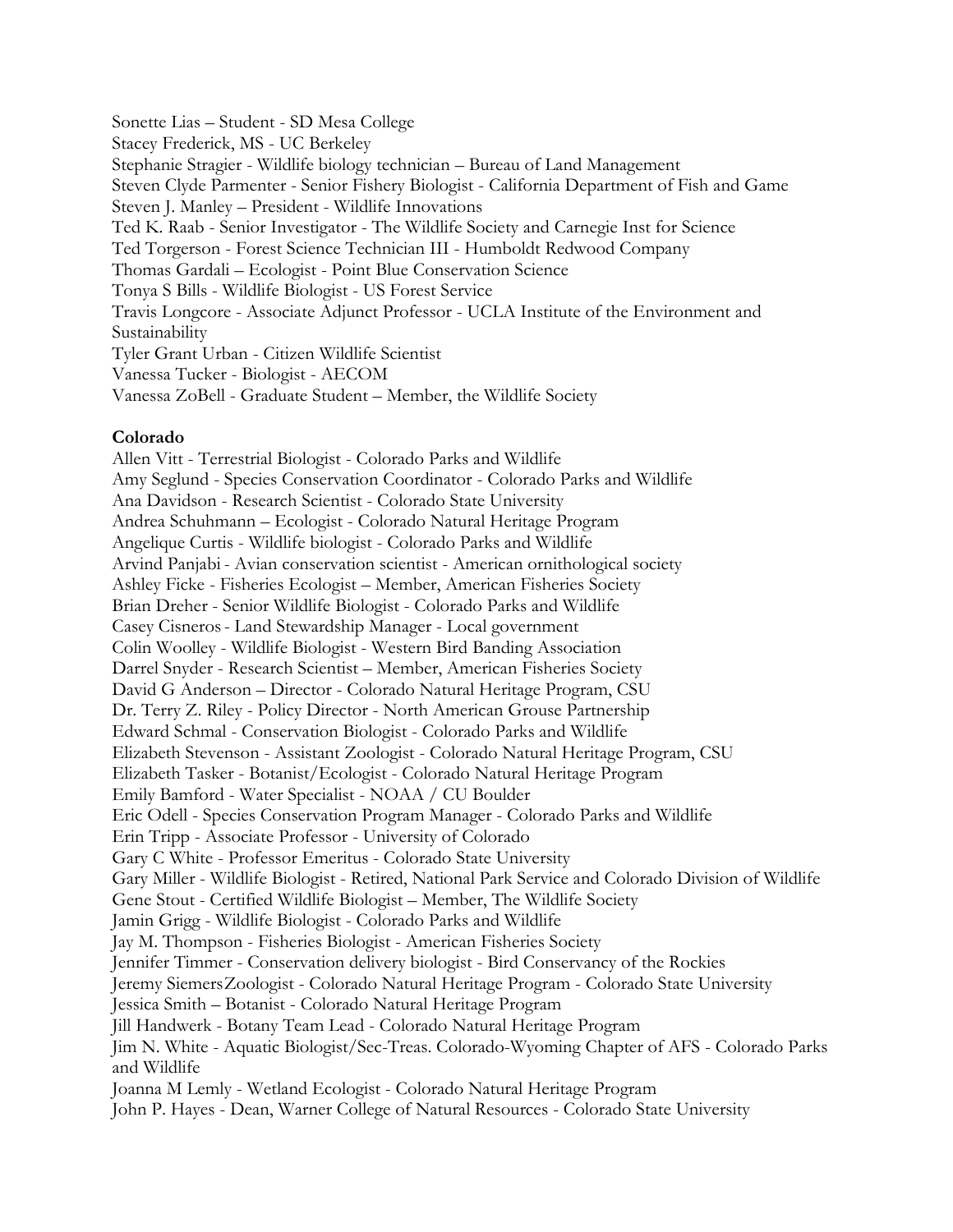John Sanderson – Director - Center for Collaborative Conservation at Colorado State University John Sovell - Senior Resercher - Colorado State University Jonathan H. Reitz - Wildlife Biologist - Colorado Parks and Wildlife Julia Kintsch - Principal and Senior Ecologist - ECO-resolutions Kathleen Griffin - Sage-Grouse Program Manager - Colorado Parks and Wildlife Katie Rohwer - Aquatic Technitian - American Fisheries Society Keith Babcock - Principal/Senior Wildlife Biologist - Dudek Kenneth A. Logan - Mammals Researcher - Colorado Parks and Wildlife Laurel Brigham - PhD Student - CU Boulder Lindsey Brandt - Stewardship Trust Manager - Colorado State Land Board Mark Beardsley - Ecologist - EcoMetrics Matthew Eckert - Terrestrial Programs Supervisor - Colorado Parks and Wildlife Meegan Flenniken - Land Conservation, Planning and Resource Division Manager - Larimer County Natural Resources Michael Menefee - Environmental Review Coordinator - Colorado State University Michelle Desrosiers - Wildlife Biologist - American Ornithological Society Miguel Jimenez - Outreach Biologist - National Audubon Society Mindy Gottsegen - Conservation Services Manager - Colorado State Land Board Nathan Seward - Wildlife Conservation Biologist - Colorado Parks and Wildlife Dr. Nicholas Sampalis – Member, The Wildlife Society Quresh Latif - Biometrician Richard P. Reading - Director of Research & Conservation - Butterfly Pavilion Robert Schorr - Wildlife Researcher/Conservation Biologist - Colorado State University Robert Thomas - Geospatial Program Manager - Bordercats Working Group Sarah Doxon - Environmental Educator - NAAEE Savanna Smith - Plant Technician - Colorado Parks & Wildlife Seth Gallagher - Program Manager Rocky Mountain Region - Non-profit Stefan Tangen - Tribal Resilience Liaison - Great Plains Tribal Water Alliance/North Central Climate Adaptation Science Center Susan Panjabi – Botanist - Colorado Natural Heritage Program, Colorado State University T. Luke George - Research Associate - Colorado State University Terry Z Riley - Policy Director - North American Grouse Partnership Therese Thompson MS, MPA - Western Native Trout Initiative Tim Hogan – Curator - University of Colorado Museum of Natural History

## **Connecticut**

Jason Vokoun - Professor and Department Head - University of Connecticut Dr. Laura Cisneros - Assistant Extension Professor - University of Connecticut Tanner Steeves - Wildlife Biologist - State Government Agency Tracy Rittenhouse - Associate Professor - University of Connecticut

## **Delaware**

Jeffrey Buler, Ph.D. - Associate Professor of Wildlife Ecology - University of Delaware

## **District of Columbia**

Bruce A. Stein, Ph.D. - Chief Scientist and Associate Vice President - National Wildlife Federation Christopher Round - Senior Scientist - Booz Allen Hamilton and George Mason University Jonathan Mawdsley - Science Advisor - Association of Fish and Wildlife Agencies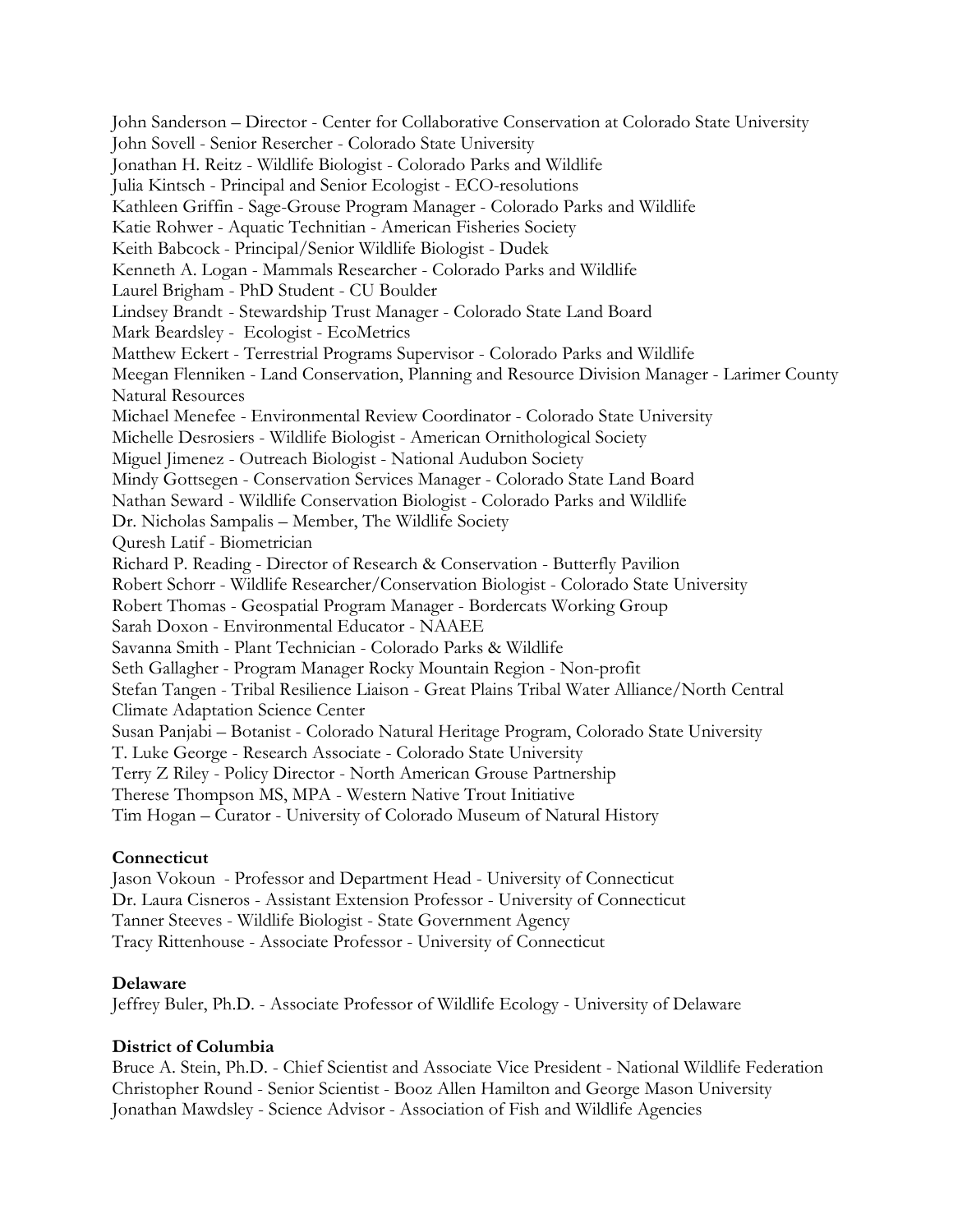Joseph A. Burns - Certified Wildlife Biologist - Federal agency Katherine Edwards - Certified Wildlife Biologist – Member, The Wildlife Society Seth Mott - Wildlife Biologist - Retired, US Fish and Wildlife Service

#### **Florida**

Ad Platt - Vice President for Operations - The Longleaf Alliance Alison Pager – Student - UF Chapter of The Wildlife Society Betsie Rothermel - Associate Research Biologist - Archbold Biological Station Chad Allison - Avon Park Air Force Range Sentinel Landscape Partnership Coordinator - Central Florida Regional Planning Council Chad Hanson - Policy Analyst - Non-governmental Organization Christine Angelini - Assistant Professor - University of Florida Fabio Prior Caltabellotta - Postdoctoral Associate - University of Florida Fernando Mondaca Fernàndez - PhD - Universidad Autónoma de Chihuahua I Jack Stout - Professor Emeritus of Biology - The Wildlife Society, Ecological Society of America Jennifer Rehage - associate professor - Florida International University Katherine Lawlor - Biological Scientist Madison Hall – Dr - University of Central Florida Maria Auxiliadora Sabando – Teacher - Florida International University Mary Christman - Owner/Manager - MCC Statistical Consulting Michelle Smurl – Director - Zoo Natalie Montero – Biologist - University Nathan Johnson – Biologist - University of Florida Robert J Sousa - BSA National Fishing Committee, Emeritus Vice Chair- BSA and USFWS Retired Timothy Breault - Certified Wildlife Biologist - US Fish and Wildlife Service and Florida Fish and Wildlife Conservation Commission, retired Tonya Wiley – President - Havenworth Coastal Conservation Whalen Dillon - Postdoctoral Researcher - University of Florida

## **Georgia**

Dawn A. Sherry - Professor of Biology, Chair Dept Natural Sciences - Middle Georgia State University Dr. Michel T Kohl - Assistant Professor of Wildlife Management - University of Georgia Elizabeth Pusch - Microbiologist Gail Morris - Research Associate - Jones Center at Ichauway Jace Nelson - Research Professional II - University of Georgia Jennifer Jelincic - Wildlife Biologist – Member, The Wildlife Society Joseph Colbert - Wildlife Biologist - State Government Justin Stilwell - Veterinary Pathologist - University of Georgia Paige Howell - Postdoctoral Research Associate - University of Georgia Randy Ficarrotta – Biologist - Consultant Rebecca Anne Brown - Retired Environmental Educator – Member, American Fisheries Society Robert Bringolf - Associate Dean - University of Georgia

## **Hawaii**

Afsheen Siddiqi - Wildlife Biologist - The Wildlife Society Chad Wilhite - Graduate Assistant - University of Hawai'i at Mānoa Devin Fraleigh - Field Technician - University of Hawaii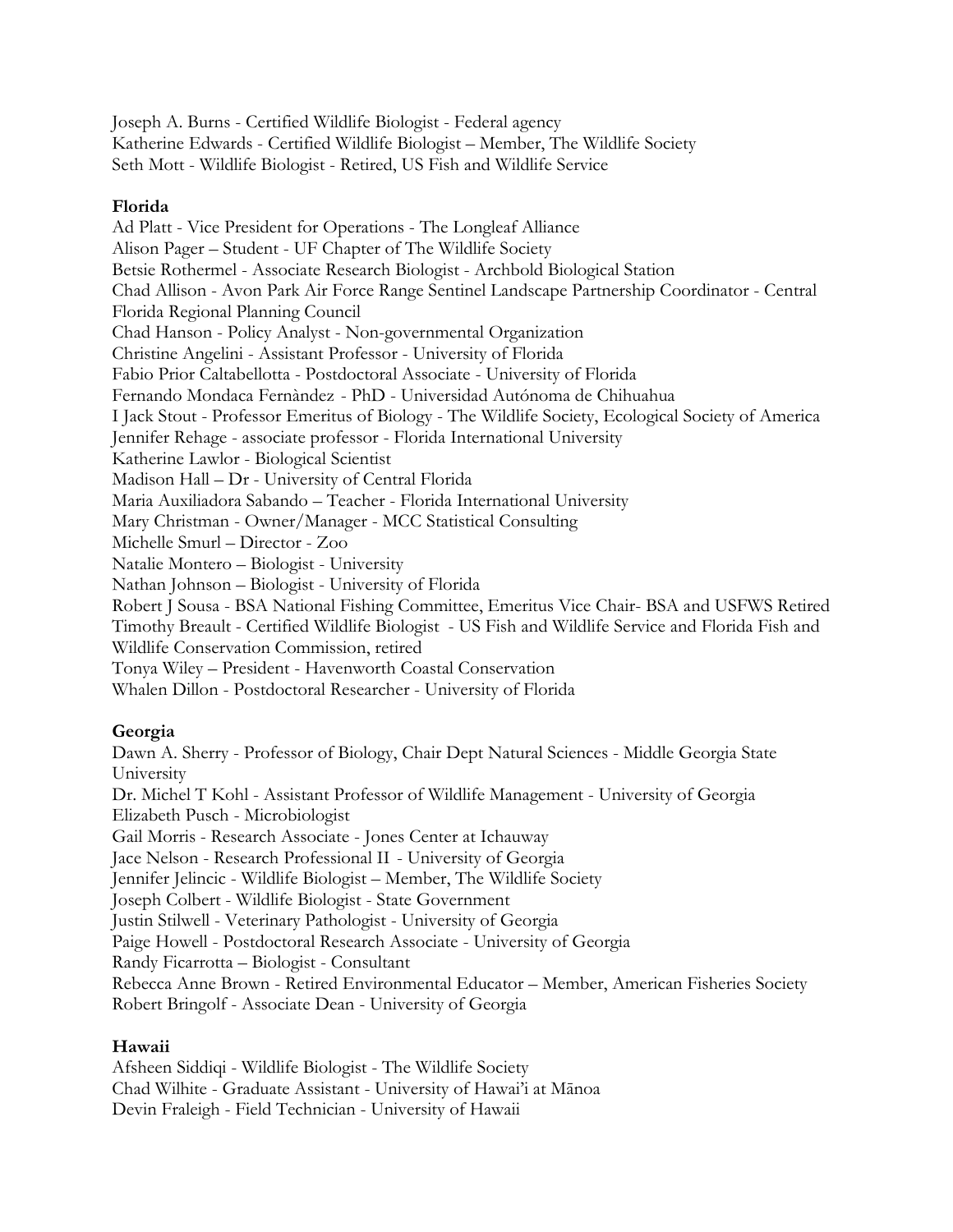Melissa Chimera - Pacific Fire Exchange – Coordinator PFX

## **Idaho**

Chrysann Jaeger - Recreation Program Assistant - The Wildlife Society member Eric Stark - Fisheries Biologist - Idaho Fish and Game Erica Hansen - Land Steward and Staff Biologist - The Wildlife Society Gretchen Fitzgerald-Teel - Natural Resource Specialist - Bureau of Reclamation Jonathan D. Ebel, Ph.D. - Research Biologist - Shoshone-Bannock Tribes' Fish and Wildlife Dept. Julie Heath - Professor of Biological Sciences - Boise State University Keats Conley, Ph.D. - Research Biologist - Shoshone-Bannock Tribes Fish and Wildlife Department Lisette Waits - Distinguished Professor, President Elect National Association of University Fish and Wildlife Programs Robert Unnasch - Chief Scientist - Sound Science LLC Shawn Young - Fish Biologist - Kootenai Tribe of Idaho Stacey Nerkowski - PhD Candidate - University of Idaho Tim Reynolds - Senior Research Ecologist - PaTT Enterprises Tracey N Johnson - Assistant Professor of Habitat Ecology - University of Idaho

# **Illinois**

Allison Frederick - Public Affairs Manager - Lake County Forest Preserve District Anastasia Rahlin - Assistant Scientist - University of Illinois at Urbana-Champaign Auriel M.V. Fournier - Director, Forbes Biological Station, Wetland Bird Ecologist - Illinois Natural History Survey Chris Phillips - Principal Research Scientist - Illinois Natural History Survey, University of Illinois Daniel Robert Ludwig - Animal Ecologist - Illinois Department of Natural Resouces, retired David Philipp - Fisheries Biologist - Fisheries Conservation Foundation Gary Glowacki - Wildlife Ecologist II - Lake County Forest Preserve District Greg Whitledge – Professor - Southern Illinois University Jason DeBoer - Large River Fisheries Ecologist - Illinois Natural History Survey Joanne Crawford - Wildlife Biologist - The Wildlife Society John Crawford - Wildlife Ecologist - National Great Rivers Research & Education Center Julie E. Claussen - Fisheries Biologist - Fisheries Conservation Foundation Kimberly Klazura -Dr. - Veterinary Marc A. Sala - Assistant Professor of Medicine - Northwestern University Mark A. Davis - Conservation Biologist - Illinois Natural History Survey Michael Ward – Professor - University of Illinois, Urbana-Champaign Ralph Edward DeWalt - Aquatic Entomologist - University of Illinois, Illinois Natural History Survey Randy Smith - Wetland Wildlife Program Manager - Illinois Department of Natural Resources Randy W Sauer - Regional Fisheries Administrator - IL Dept of Natural Resources Richard King - Distinguished Research Professor - Northern Illinois University Roger Klocek - Aquatic Biologist - Roger Klocek LLC Yong Cao - Research Scientist/Stream Ecologist - University of Illinois

## **Indiana**

Abby-Gayle Prieur - Graduate Research Assistant - Purdue University Ashley Higdon - Associate Wildlife Biologist - Indiana State Parks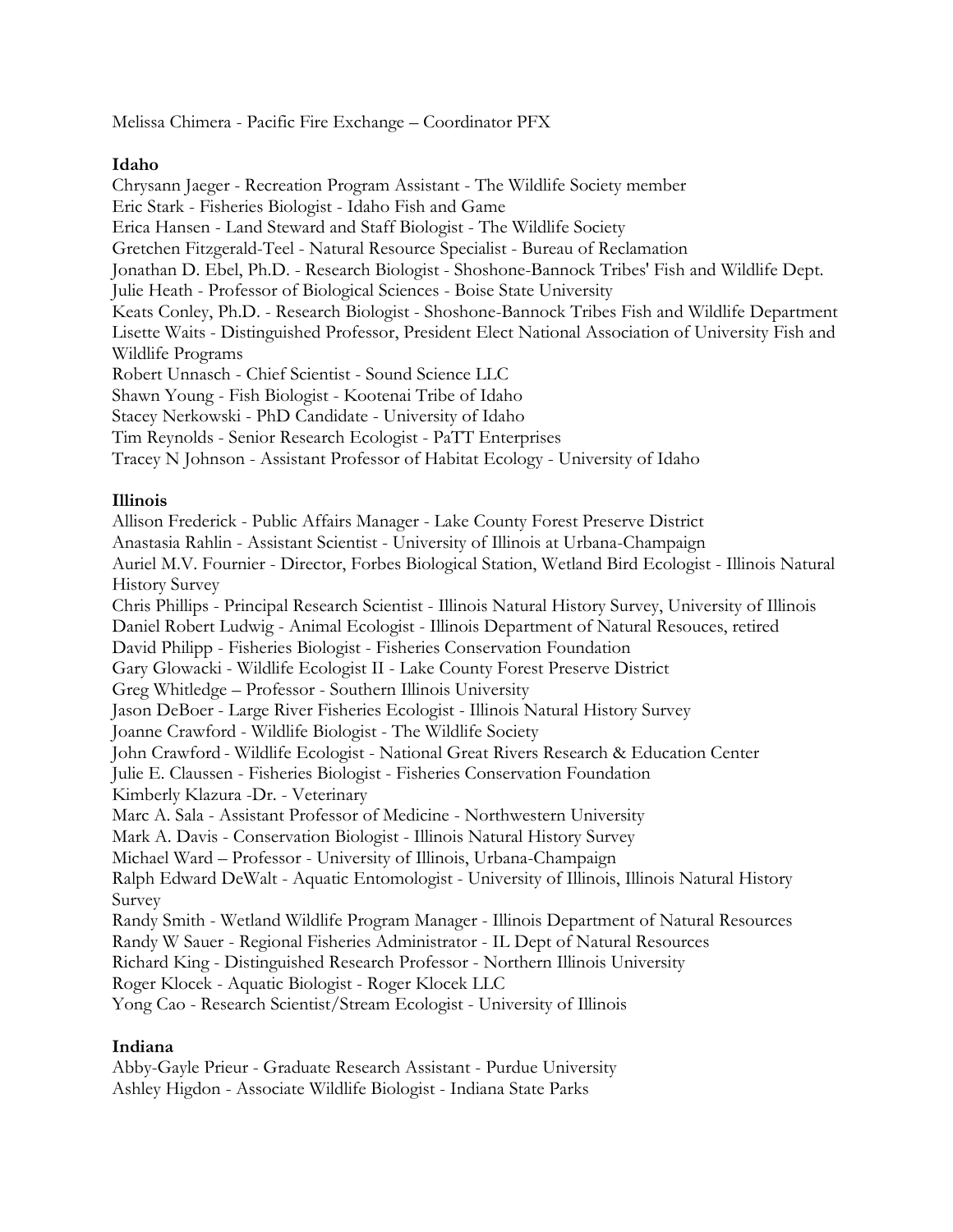Brianna Ciara - Special Projects Coordinator and Aquatic Biologist - Indiana Chapter of the American Fisheries Society Cathy Weakland - Associate Professor of Biology - Bethel University Clarissa Starbuck - Postdoctoral research associate - Indiana State University John S Castrale - Nongame Bird Biologist - The Wildlife Society, Ind. Div. Fish/Wildlife Joseph Drake - Ph.D. Candidate - UMass - Amherst; TWS Lauren Ann Blair - Veterinarian Mark Pyron – Professor - Ball State University Morgan Sussman - Outreach Specialist - Indiana Department of Natural Resources

#### **Iowa**

Daniel Adams - Graduate Research Assistant - Iowa State University Gary S. Casper, Ph.D. – Director - Great Lakes Ecological Services Jeffery Kopaska – President - North Central Division of the American Fisheries Society Jordan Giese - Ph.D. Student - Iowa State University

#### **Kansas**

Benjamin C Neely - Fisheries Biologist 2 - American Fisheries Society Bradley Rueschhoff - Private Lands Biologist - State Government Carol Baldwin - Extension Associate - Kansas State University Chris Steffen – Biologist - Kansas Department of Wildlife, Parks and Tourism Chris Steffen – Biologist - Kansas Department of Wildlife, Parks and Tourism David Edds - Professor Emeritus, Biological Sciences - Emporia State University Jordan Hofmeier - Aquatic Ecologist – Member, Kansas Chapter of the American Fisheries Society Kaera Utsumi - Ecology and Evolutionary Biology Master's Student - University of Kansas Lucas Kowalewski - Fisheries Biologist – Member, American Fisheries Society Mark A. Shaw - District Fisheries Biologist – Member, KS AFS

## **Kentucky**

Dan Figert - Assistant Director - Kentucky Department of Fish and Wildlife Austin Tank - Environmental Educator – Member, The Wildlife Society Brian N Clark - Chief of Staff - Kentucky Department of Fish & Wildlife Resources Charles W Logsdon - Wildlife biologist – Member, The Wildlife Society Andrew J Stump - Fisheries Biologist - Invasive Species Management James Bryan Cobban - Wildlife Biologist - Kentucky Department of Fish and Wildlife Hunter Loyall - Fish and Wildlife Technician 2 - Office of Kentucky Nature Preserves Brendan Calhoun – Student - Murray State University Joshua C Lillpop - Natural Areas and Recovery Branch Manager - Office of Kentucky Nature Preserves Kate Slankard - Wildlife Biologist - Kentucky Wildlife Society John Morgan - Small Game Coordinator - KY Fish and Wildlife Nathan Gregory - Regional Coordinator/Wildlife Biologist - Kentucky Department of Fish and Wildlife Resources Keely Kohen - Interim Technician - Kentucky Department of Fish & Wildlife Resources John Roy MacGregor - State Herpetologist, Kentucky Wildlife Diversity Program - Kentucky Department of Fish and Wildlife Resources Jason Martin - Conservation Educator – Member, The Wildlife Society Megan E. Martin - Graduate Research Assistant - Mississippi State University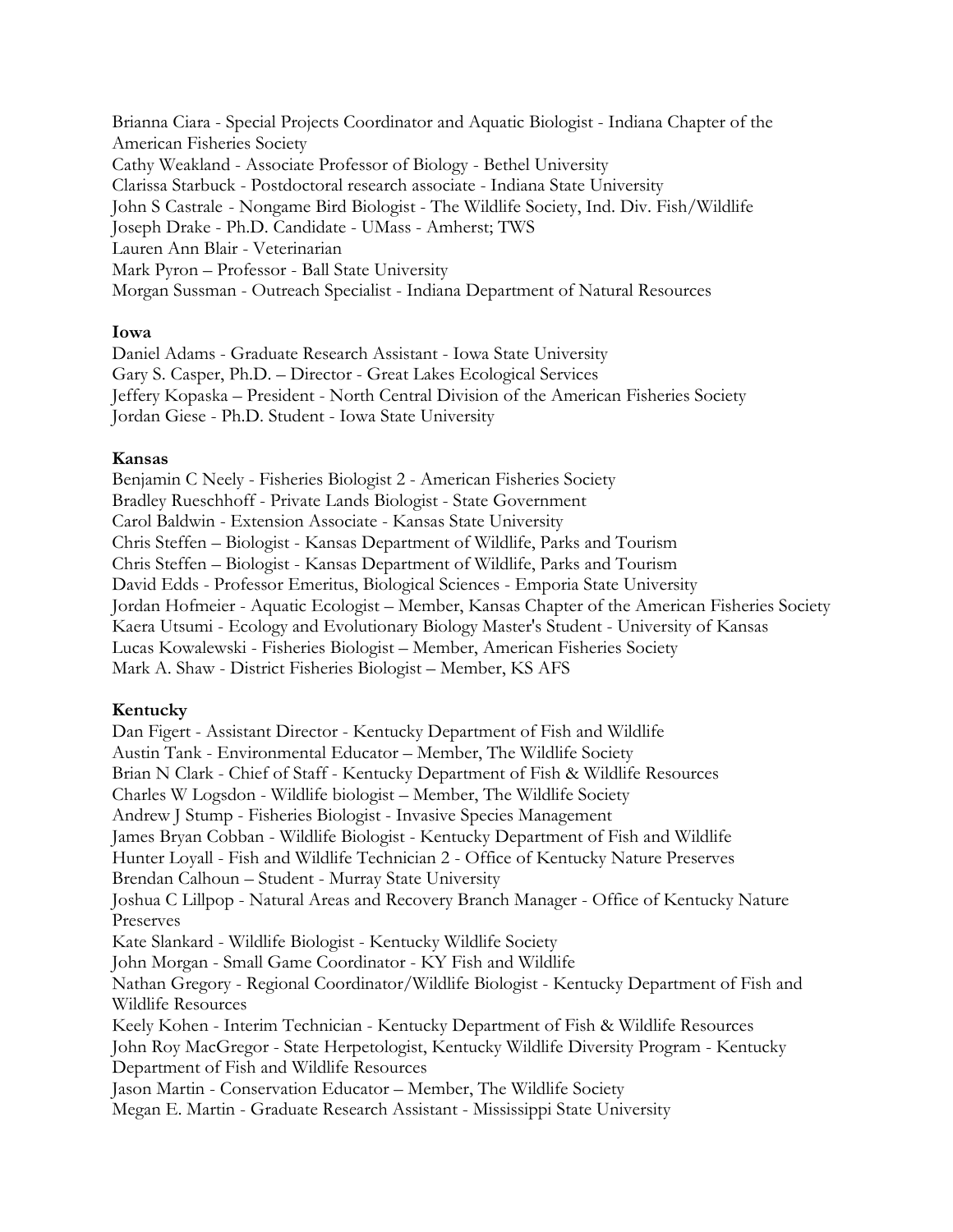Chris Leftwich - Biologist/Cheif Operations Officer - Copperhead Environmental Consulting, Inc. Courtney Renee Hayes - Graduate Student - Eastern Kentucky University Jennifer Koslow - Associate Professor - Eastern Kentucky University Courtney Hayes - Graduate Student - Biological Organization of Graduate Students at Eastern Kentucky University Theodore Brancheau - MS Biology Student and Graduate Assistant - Eastern Kentucky University Ashleigh Cable - PhD Candidate - University of Tennessee Knoxville Nathan D. Hooven - Graduate Assistant - Department of Forestry and Natural Resources, University of Kentucky Michaela Rogers - Graduate Student - Eastern Kentucky University Chris Knabel - Environment Technician - Stantec Terri Brunjes - wildlife biologist - KY Department of Fish and Wildlife Resources Cody M. Rhoden - Small Game Biologist - Kentucky Department of Fish and Wildlife Resources Zack Meuth - Environmental Scientist – Member, The Wildlife Society Sarah Ann Tomke - Ph.D. Candidate - University of Kentucky Loren Taylor - Avian Biologist - Kentucky Chapter of The Wildlife Society Kyle Sams - Wildlife Biologist - Kentucky Department of Fish & Wildlife Resources Isabel Pacios Palma PhD - Doñana Biological Station Elizabeth Lindemann - Laboratory Team Lead – Member, The Wildlife Society Katherine Terry – Biologist - KY Chapter of The Wildlife Society Steve Bloemer - Certified Wildlife Biologist – Member, The Wildlife Society Andrea Darracq - Assistant Professor - Murray State University Jacob R. Pease - Graduate Assistant - Murray State University Morgan Anderson – Student - The Wildlife Society at Murray State University Gage Barnes - Undergraduate Student – Member, The Wildlife Society Eric Darracq - Certified Wildlife Biologist – Member, The Wildlife Society L. Scott Harp - Wildlife Biologist, Regional Coordinator - KY Department of Fish and Wildlife Resources Micah Perkins - Professor of Biology - KY Chapter of the Wildlife Society Eric Williams - Public Lands Wildlife Biologist - KY Department of Fish and Wildlife Resources Robert Michael Morton - Wildlife Biologist - Retired Bradley Aaron Hartman - Fisheries Biologist - Kentucky Department of Fish and Wildlife Resources

## **Louisiana**

D. Allen Rutherford - Director and Professor - Louisiana State University

## **Maine**

Allen R. Starr - Assistant Regional Wildlife Biologist - ME Dept. of Inland Fisheries and Wildlife Amy Meehan - Wildlife Biologist - ME Dept. of Inland Fisheries and Wildlife Benjamin Simpson - Wildlife Biologist - Penobscot Indian Nation DNR Brad Zitske - Wildlife Biologist - ME Dept. of Inland Fisheries and Wildlife Bryn E.H. Evans – MSc - University of Maine Carla M Skinder - President of Friends of Maine Coastal Islands National Wildlife Refuge Charles S. Todd - Endangered Species Coordinator - ME Dept. of Inland Fisheries and Wildlife Danielle E. D'Auria - Wildlife Biologist - ME Dept. of Inland Fisheries and Wildlife David Howatt - Resource Supervisor - ME Dept. of Inland Fisheries and Wildlife Francis Brautigam - Director, Fisheries & Hatcheries - State Gabriel Pelletier - Associate Wildlife Biologist - Stantec inc.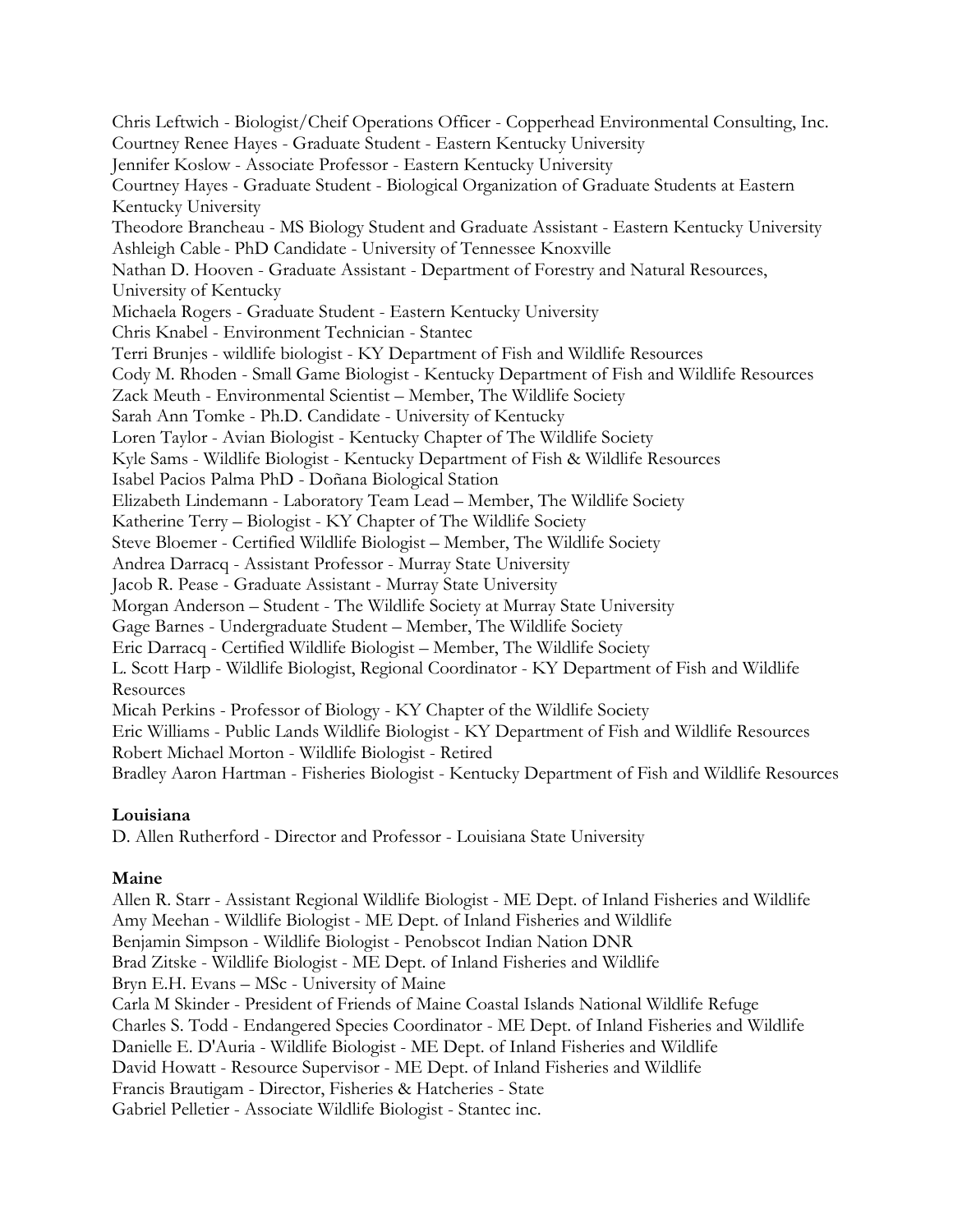Henry Jones - Wildlife Biologist – ME Dept. of Inland Fisheries and Wildlife James Nelson - Professor Wildlife Emeritus – Member, The Wildlife Society Jennifer Vashon - Senior Wildlife Biologist - Maine Department of Inland Fisheries and Wildlife Joseph Roy - Environmental Scientist - Private Consultant Joshua Matijas - Assistant Regional Wildlife Biologist - ME Dept. of Inland Fisheries and Wildlife Kevin Gallant - IFW Resource Biologist - Maine Dept. of Inland Fisheries and Wildlife Laura Minich Zitske - Wildlife Ecologist - Maine Audubon Lee Edward Kantar - State Moose Biologist - Maine Department of Inland Fisheries and Wildlife Leigh Eric Hoar III - Lands Management Biologist - Maine Dept. of Inland Fisheries and Wildlife Mark A. Caron - Wildlife Biologist - Maine Dept. Inland Fisheries & Wildlife Matthew Lubejko - Fisheries Planner and Research Coordinator - ME Dept. of Inland Fisheries and Wildlife Nick Kalejs - Fisheries Biologist - Maine Department of Inland Fisheries and Wildlife Phillip DeMaynadier - Supervisory Wildlife Biologist - ME Dept. of Inland Fisheries & Wildlife Ray B. Owen, Jr. - Professor of Wildlife Ecology Emeritus - University of Maine Ray Owen - Emeritus Professor of Wildlife Ecology - University of Maine Rebecca Settele - Wildlife Biologist - Maine Department of Inland Fish and Wildlife Sally Stockwell - Director of Conservation - Maine Audubon Sarah Boyden - Regional Wildlife Biologist - Maine Department of Inland Fisheries and Wildlife Sarah Haggerty - Conservation Biologist - Maine Audubon Shevenell Webb - Small Mammal Biologist - Maine Department of Inland Fisheries and Wildlife Stephen Dunham - Regional Wildlife Biologist - Maine Department of Inland Fisheries and Wildlife Susan Colvin - Assistant Professor - Academia Tammy Cloutier - Environmental Studies PhD Candidate - Antioch University New England Walter Jakubas, Ph.D. - Mammal Group Leader - ME Department of Inland Fisheries and Wildlife

# **Maryland**

Brenda M. Soler-Figueroa - Marine Ecologist – Universidad de Puerto Rico Emily Cohen - Assistant Professor – University of Maryland Center for Environmental Science Hannah Clipp - Associate Wildlife Biologist - West Virginia University Jason Blackburn - Biologist - Retired Pete Marra – Director, Georgetown Environment Initiative - Georgetown University Steve Sheffield Dr. - Bowie State University Thomas M. Franklin - Retired wildlife professional - Past President, The Wildlife Society William K. Hamilton - Manager, Natural Resources Stewardship Programs - Maryland-National Capital Park and Planning Commission

# **Massachusetts**

Caleb Slater - Anadromous Fish Project Leader - Massachusetts Division of Fisheries and Wildlife Chalis Bird - Wildlife Biologist - Massachusetts Division of Fisheries and Wildlife Hal Weeks Ph.D. - retired Joanna Grand - Senior Spatial Ecologist - National Audubon Society Kevin Clyne - Remote Sensing Research Assistant - University of New Brunswick Leslie David Smith – Professor - Smith College Riley Secor - Candidate for BA in marine science/biology - Boston University Ruth Haas-Castro – National Oceanic and Atmospheric Administration Steven Mattocks - Fisheries Biologist - Massachusetts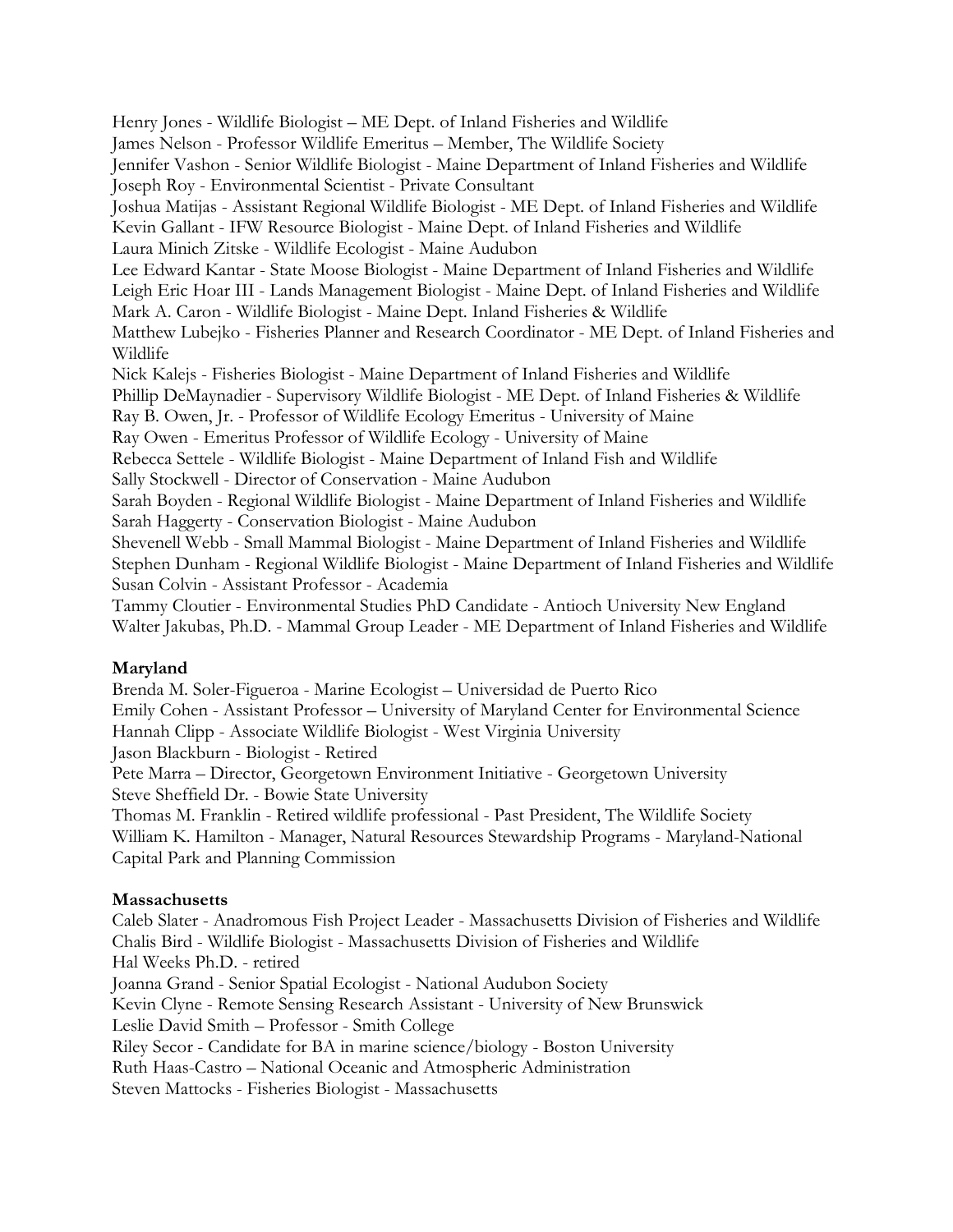## **Michigan**

Aaron Switzer - Natural Resource Manager - State Government Al Stewart - Wildlife Biologist and Upland Game Bird Program Leader - Michigan DNR Alexandra Locher - Associate Professor - Grand Valley State University Amanda Chambers - Aquatic Biologist - Michigan Department of Environment, Great Lakes, and Energy Amy L. Russell - Associate Professor - Grand Valley State University Andrew Scott Briggs - Fisheries Research Biologist - Michigan Department of Natural Resources Ashley Lynn Archer - Graduate Research Assistant and Scientist - The Wildlife Society Native Peoples Wildlife Management Working Group Chair Barbara Avers - Waterfowl and Wetland Specialist - Michigan Department of Natural Resources Bartolomeo Gorgoglione - Assistant Professor - Michigan state university Brad Jensen - Executive Director - Huron Pines Brent A. Rudolph, Ph.D. - Chief Conservation and Legislative Officer - Ruffed Grouse Society and American Woodcock Society Cameron James Dole - Departmental Technician - Michigan DNR Chad Stewart - Deer Management Specialist - Michigan Department of Natural Resources Charlie Booher - Researcher - Michigan State University Christopher Hoving - Adaptation Specialist – Michigan Department of Natural Resources Clay Buchanan - Wildlife Biologist - Michigan Department of Natural Resources Cleyo Harris - Fisheries Biologist - Michigan Department of Natural Resources Cody Norton - Large Carnivore Specialist - Michigan Department of Natural Resources Cody Salzmann - Fisheries Technician - Michigan DNR Cory Kovacs - Fisheries Biologist - Michigan DNR-Fisheries Division Daelyn Woolnough - Research Assistant Professor - Central Michigan University Dana Infante - Associate Professor - Michigan State University Daniel Hayes – Professor - Department of Fisheries and Wildlife, Michigan State University David R. Dortman – Biologist - Dortman Environmental LLC Dr. Jan-Michael Hessenauer - Fisheries Research Biologist - Michigan DNR Dwayne Robert Etter - Wildlife Research Specialist - Michigan Dept Nat Resources Eric McCluskey - Postdoctoral Researcher - Grand Valley State University Erik Enbody - Postdoctoral Researcher - Uppsala University Erin Tracy - M.S. - Michigan State University Franklin Zomer - Inland Fisheries Biologist - Bay Mills Indian Community Gary J. Roloff – Professor - Michigan State University Grace L Parikh - Research scientist - Michigan Technological University Jake T. Kvistad - Ph.D. Student - Central Michigan University James Dexter - Fisheries Chief - Michigan Department of Natural Resources Jennifer A. Moore - Associate Professor - Grand Valley State University Jennifer A. Moore – Professor - Grand Valley State University Jennifer Johnson - Fisheries Biologist - Michigan DNR Jessica Mistak - Habitat Management Unit Supervisor - Michigan DNR Joe Rathbun - Aquatic ecologist (retired) - Michigan Dept. of Environmental Quality John A. Niewoonder - Field Operations Manager - Michigan DNR, Wildlife Division Julie A. Craves - Visiting Research Scientist - University of Michigan Julie Shafto - Creel Biologist – Michigan DNR Kendra Cheruvelil – Professor - Michigan State University Kerry J. Fitzpatrick, PhD - Wildlife Habitat Specialist - Michigan Department of Natural Resources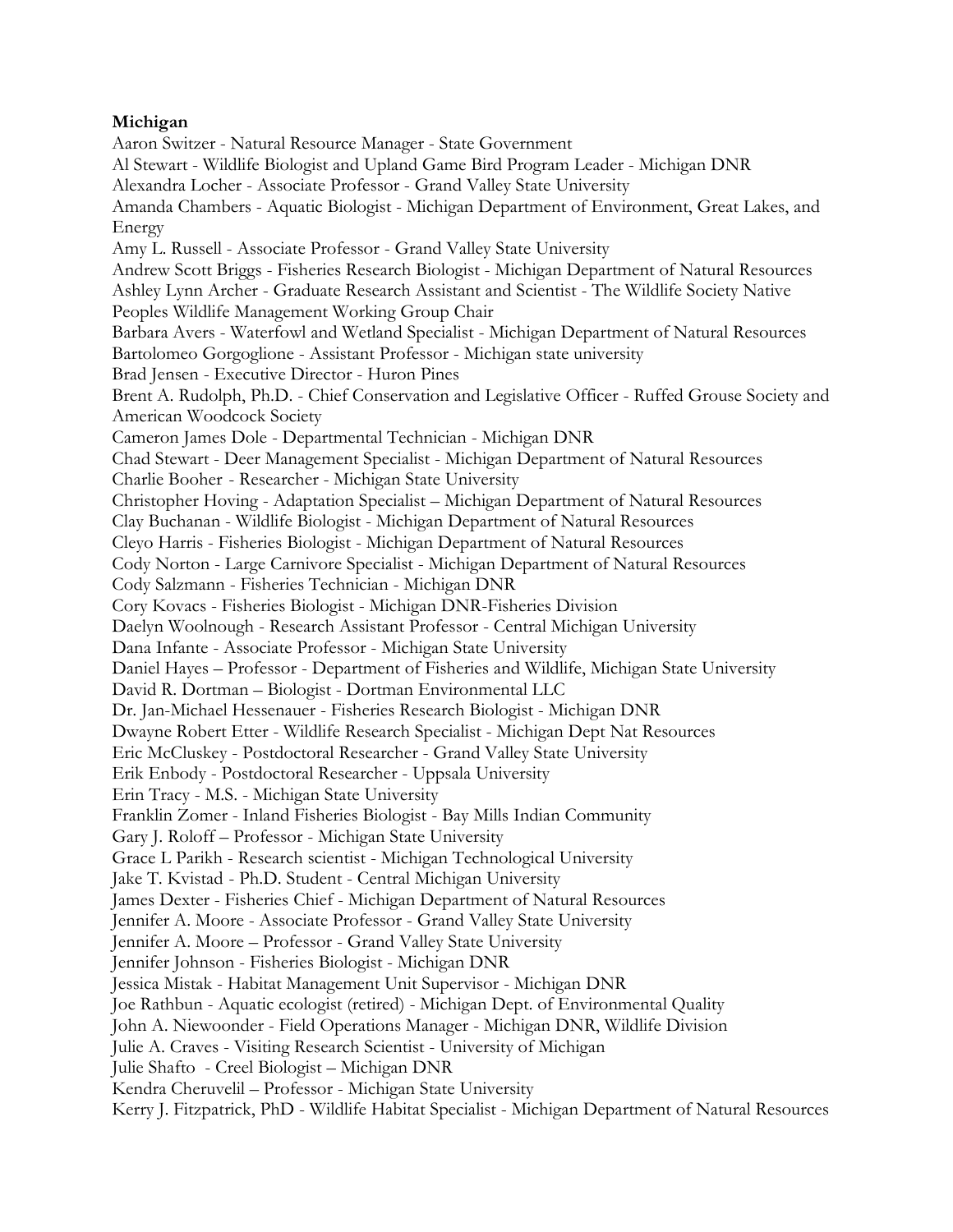Kesiree Thiamkeelakul - Resource Analyst - Michigan Department of Natural Resources Kristin M. Wildman - Wildlife Biologist - Michigan Department of Natural Resources Kristopher R Snyder - Fisheries Research Technician - Michigan Department of Natural Resources Kyle Marc Point - Waterfowl Banding Technician - Minnesota Department of Natural Resources Matthew P Ihnken - Fish and Wildlife Biologist - The Wildlife Society Michael J. Monfils - Science Coordinator - University scientist, Member of The Wildlife Society Michael Parker - Wildlife Biologist - Michigan Department of Natural Resources Monique Ferris - Wildlife Biologist - State government Nathaniel Marshall – PhD - University of Michigan Nicole M. Watson - Graduate Teaching Assistant, PhD Candidate - Michigan State University Noelle Thompson - Graduate Student - The Wildlife Society Patrick Hanchin - Natural Resource Manager - Michigan Department of Natural Resources Patrick Lederle PhD - Wildlife Biologist - Michigan State University Paul Phillip Stowe - Natural Resources Manager 12/Fish Hatchery Biologist - Michigan DNR Peter Albers PhD - Retired USGS Research Scientist Rachel Leightner - Wildlife Outreach Coordinator - Michigan Department of Natural Resources Randall M. Claramunt - Lake Huron Basin Coordinator - Michigan DNR Randall Thomas Knapik - Ph.D. - Michigan State University Robert Jason DeVries – Professor - Grand Valley State University Russ Mason – Michigan DNR Executive in Residence and Adjunct Professor - Michigan DNR Ryan Boyer - District Biologist (Michigan and Indiana) - The National Wild Turkey Federation Samantha Betances - MS student - Michigan State University Sara Harrington – Foster Wildlife Laboratory Assistant - Michigan DNR Sara Thomas - Fisheries Manager - Michigan DNR Sarah Saunders - Quantitative Ecologist - National Audubon Society Scott Hanshue - Senior Fisheries Management Biologist - Michigan DNR Fisheries Division Serena Lake - Great Lakes Fisheries Research Technician - American Fisheries Society Seth Herbst - Natural Resource Manager - Michigan Department of Natural Resources Shannon Carvey - MSc Student - University of New Brunswick, Saint John Shelby Hiestand - Wildlife Biologist - Michigan Department of Natural Resources Steve Carson – Biologist - Michigan DNR Thomas M. Cooley - Wildlife Biologist Specialist/Pathologist - Michigan DNR, Wildlife Disease Lab Vicki L Sawicki - Program Coordinator - North Country Cooperative Invasive Species Management Area William Keiper - Aquatic Biologist - Michigan Department of Environment, Great Lakes, and Energy William Wellenkamp - Fisheries Research Boat Captain - Michigan DNR **Minnesota** Aidan Goblirsch - University of Mary

Camilla Correll- Water Resources Engineer - Environmental Consultant Christopher E. Smith - Wildlife Ecologist - Wildlife Research & Consulting Services, LLC Daniel Larkin - Assistant Professor - University of Minnesota David Xonner – Dept of Natural Resources Administrative Officer - Red Lake Band of Chippewa Indians David E Price - Wildlife Biologist - Red Lake Band of Chippewa Indians Edgar Rudberg, Ph.D. – CEO - CD3, General Benefit Corporation Edie Evarts – President - Minnesota Chapter of American Fisheries Society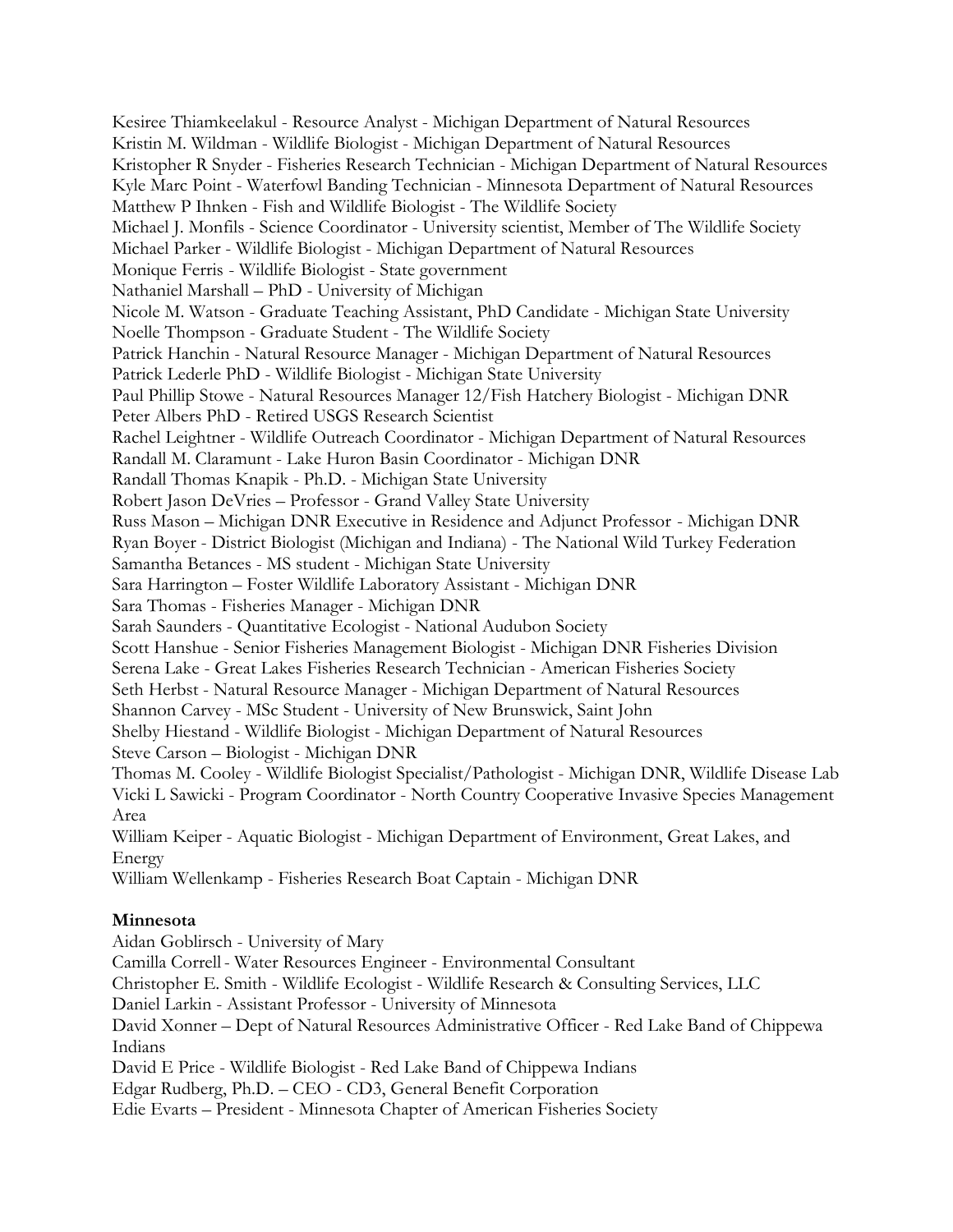Elena West - Postdoctoral Researcher - University of Minnesota Eric S. Michel - Ungulate Research Scientist - Minnesota DNR, Div of Fish and Wildlife Francesca Cuthbert – Professor - University of Minnesota Jodie Provost - Certified Wildlife Biologist – North Central Section of The Wildlife Society John Fieberg - Associate Professor - University of Minnesota Kristin Hall - Conservation Focus Area Coordinator - The Wildlife Society and Society for Conservation Biology Laura Lukens - National Monitoring Coordinator - Monarch Joint Venture Mark Hove - Research Associate - University of Minnesota Moses Ong - Assistant Hatchery Supervisor – Member, American Fisheries Society Ryan Christopher Grow - Fisheries specialist - Minnesota Department of Natural Resources William Severud - Postdoctoral Associate - University of Minnesota

#### **Mississippi**

Andrea L. Cooper - Communications Biologist - Ducks Unlimited Andy Kouba – Professor - Mississippi State University Beth Baker - Assistant Extension Professor - Mississippi State University Bradley Richardson - Ph.D. Candidate - Mississippi State University Carolina Baruzzi – MSc -Mississippi State University Christopher Ryan Ayers – Instructor - Mississippi State University Eric Dibble - Professor Emeritus - Mississippi State University Howard Randall Robinette - Professor Emeritus - Mississippi State University J. Dale James - Director Conservation Science & Planning - Ducks Unlimited, Inc. James E. Miller - Professor Emeritus - Mississippi State University Jessica Lewis - Environmental Scientist - Mississippi Band of Choctaw Indians Kasea L Price - Laboratory Technician II - Gulf Coast Research Laboratory Lucas Pensinger - Graduate Research Assistant – Louisiana State University Makayla Brister - Graduate Research Assistant Miranda Huang - Graduate Assistant - Mississippi State University Nicky Faucheux - Ph. D. Student - Mississippi State University Dr. Paul C Burr - Mississippi State University Phillip Daniel Jones - Research Associate - Mississippi State University Raymond Iglay - Assistant Research Professor- Mississippi State University Ron J Johnson - Professor Emeritus - Clemson University Shannon Westlake - Graduate Research Assistant - Mississippi State University Stacy L Hines (Adams)- Instructor - Mississippi State University Thomas Moorman - Chief Scientist - Ducks Unlimited, Inc.

## **Missouri**

Brandon Brooke - Fisheries Research Technician - University of Missouri Dr. Robin Verble - Associate Professor of Biological Sciences - Missouri University of Science and Technology Jacob Schwoerer - Laboratory Analyst- Water Environment Federation Jacob Westhoff - Adjunct Assistant Professor - University of Missouri Jen Backer - Associate Instructor - Maryville University Joanna Whittier - Assistant Research Professor - University of Missouri Ralph W. Tingley - Research Associate - Missouri Cooperative Fish and Wildlife Research Unit Reina Tyl - Resource Scientist - The Wildlife Society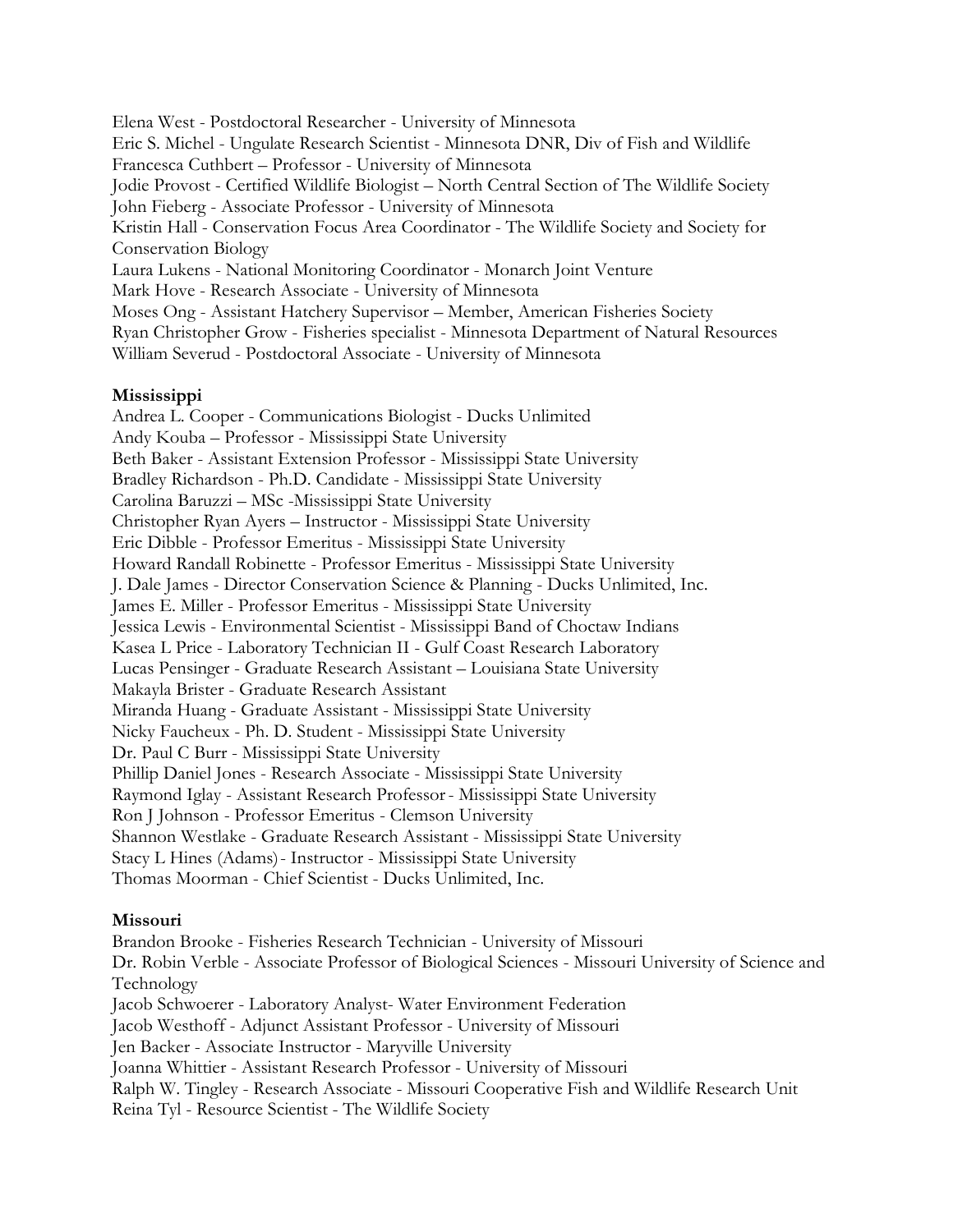Stephen Eder - Fisheries Division Chief, Retired - Missouri Department of Conservation Thomas Joseph Chilton - Environmental Specialist - Missouri Department of Natural Resources

#### **Montana**

Andrea Litt - Associate Professor - Montana State University Andrew Whiteley - Associate Professor - University of Montana Anna Moeller - Research Assistant - University of Montana Brian Tornabene - PhD student in Wildlife Biology - University of Montana Carl J Yeoman - Associate Professor - Montana State University Chad Bishop - Director of Wildlife Biology - University of Montana Charlotte R. Milling, PhD - Postdoctoral Researcher - The Ohio State University Christopher Rotar - Graduate Research Assistant – Member, American Fisheries Society Corey Baker – Ecologist - Consultant Dennis Longknife Jr - Climate Change Coordinator - Tribe-Fort Belknap Indian Community Diane M. Brooks - Research Scientist - University of Montana Elizabeth Ehlers - PhD Student/Ecologist - University of Montana Elizabeth Jean Painter - PhD student - University of Montana Ellen Pero - PhD Research Assistant, Boone & Crockett Fellow - University of Montana Ellen Pero - PhD Research Assistant - University of Montana Emily Kopania - Graduate Student - Academic research Emily Munday - Veterinary student Erick Greene - Professor - University of Montana Gael Bissell – President - Flathead Audubon Society Hayley Glassic - Graduate Research Assistant – Member, American fisheries Society James Vaughan Branch - Master's Student, Boone & Crockett Fellow - University of Montana Jane Park Roybal - Conservation Biologist - MT/WY Tribal Fish & Wildlife Commission Janene Lichtenberg - Chair/Faculty - Salish Kootenai College Jeffrey Good - Associate Professor - University of Montana Jesse DeVoe - Research Associate - Montana State University Jessica Alexander - Wildlife biologist - Little Dog Wildlife John Beaver – Ecologist - WESTECH Environmental Kaitlyn M Reintsma - PhD Student - University of Montana Kaitlyn Reintsma - Ms. - University of Montana Kathryn E Khumalo, PhD - Senior Program Officer - World Wildlife Fund Kenneth Loonam - Research Assistant - University of Montana Lance B. McNew - Associate Professor - The Wildlife Society & Society for Range Management Marc Terrazas - Fisheries Scientist - Montana Fish, Wildlife & Parks Maria Kupper - University of Montana Matthew Comer - Wildlife Biologist - The Wildlife Society Matthew Jones - Postdoctoral Researcher - Arizona State University Michael Colter Chitwood - Research Scientist - University of Montana Nicholas Ehlers - Science teacher - Montana conservation corps Nikea Ulrich - PhD Student - University of Montana Ronald W. Pierce - Fisheries biologist - Retired Shannon Hilty - Wildlife Biologist - Montana State University Shea Coons - Master's student - University of Montana Sophie Osborn - Wildlife Biologist & Science Writer Tanner Humphries - M.S. Student - University of Montana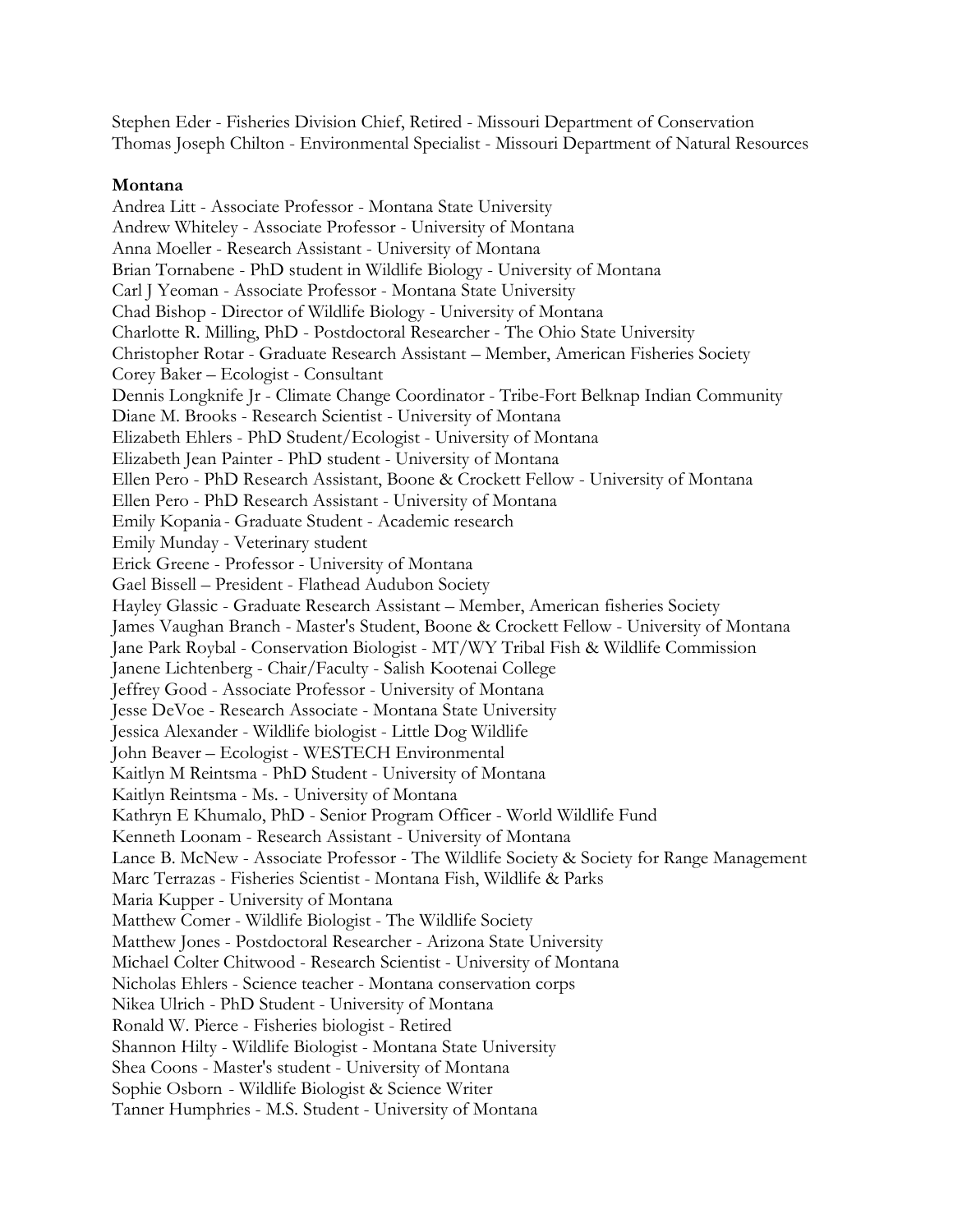Tom McDonald - Fish & Wildlife Biologist - Confederated Salish & Kootenai Tribes Tyler James Clark - Ph.D. Candidate - University of Montana Victoria Dreitz - Faculty - University of Montana Wilson Wright - Ecological statistician - Montana State University

#### **Nebraska**

Alie Mayes - Biologist Carl Wolfe – Certified Wildlife Biologist - The Wildlife Society Emily Hutchinson - Ms. - UNL Wildlife Club member Eric Zach - Agricultural Program Manager – Member, Nebraska Chapter of The Wildlife Society Jennifer Fruend - Assistant Professor of Biology - Concordia University Nebraska Jennifer Grauer - Wildlife Biologist - Nebraska Game & Parks Commission Julie Fowler - Graduate Student - University of Nebraska Kelly Corman - Wildlife Biologist - The Wildlife Society Kyle Schumacher - Coordinating Wildlife Biologist - Northern Prairies Land Trust Larkin Andrew Powell - Professor of Conservation Biology - University of Nebraska-Lincoln Mark T Porath - Aquatic Habitat Program Manager - Nebraska William L. Vodehnal - Certified Wildlife Biologist - Nebraska Game and Parks Commission

#### **Nevada**

Allison Chaney - Biologist - Nevada Division of Natural Heritage Elin Pierce, PhD – Wildlife Biologist – Bureau of Land Management Jennifer Newmark - Wildlife Biologist – Member, The Wildlife Society John Mulhouse - Program Manager - The Great Basin Institute Kristin Szabo – Administrator - Nevada Division of Natural Heritage Melinda Stevens - Wildlife Biologist - The Wildlife Society Tessa Behnke - PhD Student - University of Nevada, Reno Trinity N. Smith - Associate Wildlife Biologist - Humboldt State University

## **New Hampshire**

Amy Villamagna - Associate Professor - Plymouth State University Brett Amy Thelen - Science Director - Harris Center for Conservation Education Carol R Foss - Senior Advisor for Science and Policy - New Hampshire Audubon Catherine Callahan - GIS Coordinator - TWS Member Christian J. Martin - Senior Conservation Biologist - New Hampshire Audubon Jaclyn Comeau - Wildlife Scientist II - Vermont Fish and Wildlife Department Jared Lamy - Graduate Student - Plymouth State University John A. Litvaitis - Emeritus Professor of Wildlife Ecology - University of New Hampshire John Kanter - Senior Wildlife Biologist - National Wildlife Federation Rebecca Suomala – Biologist – New Hampshire Audubon

#### **New Jersey**

Allison Shaw - GIS and Data Manager Jena Moon - Zone Biologist – US Fish and Wildlife Service Juan Guerra - Senior Horticulturist - Municipalty Kathleen Clark - Supervising Biologist - NJ Dept of Environmental Protection Kennet Able - Distinguished Professor Emeritus - Rutgers University Kurt Sigler – Student - The Wildlife Society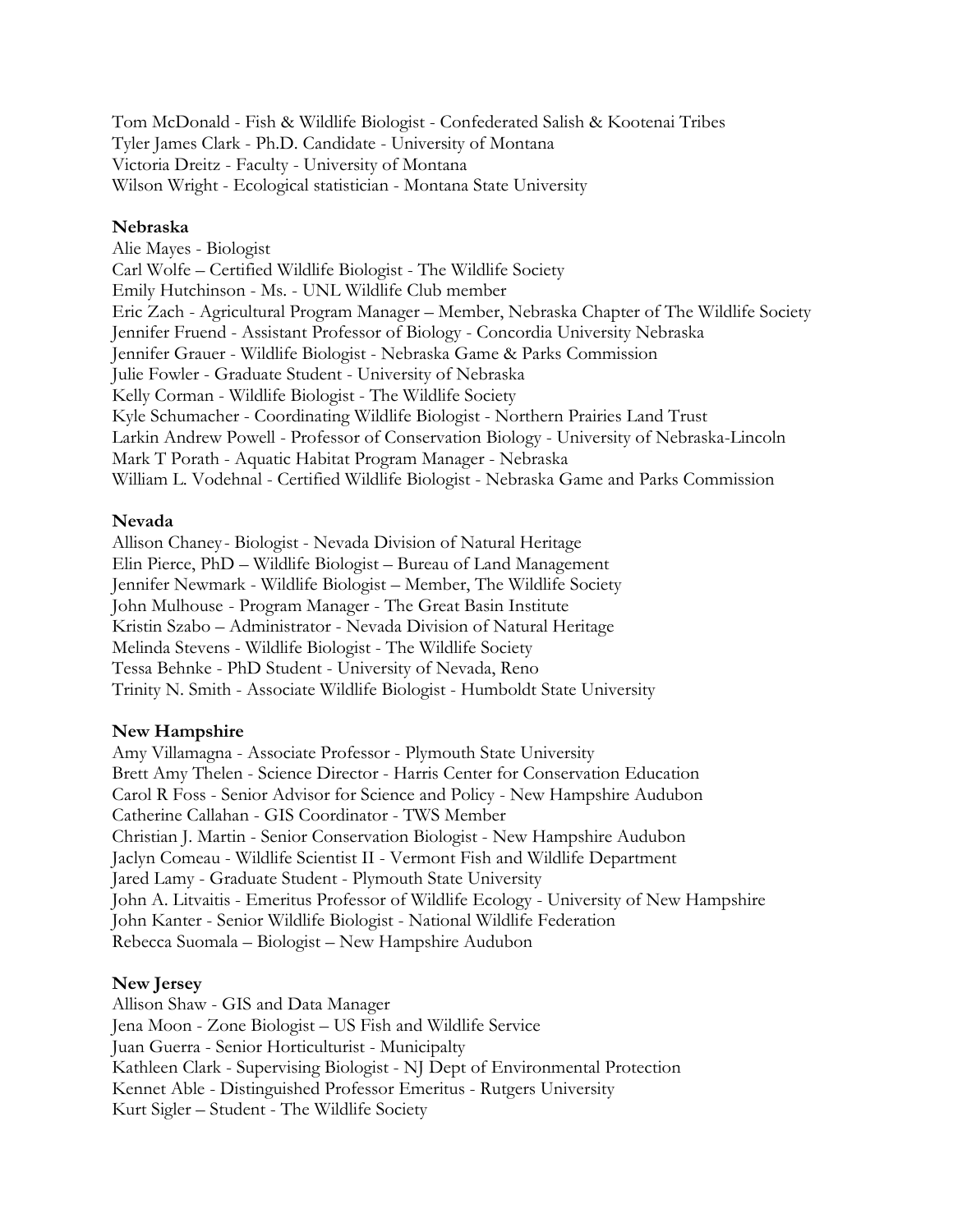Zoe Lieb – MSc - University of Kent

#### **New Mexico**

Brent E. Thompson - Wildlife Biologist – Member, The Wildlife Society Casey Cardinal - Wildlife Biologist - TWS Southwest Section James M. Ramakka - Certified Wildlife Biologist - Retired-Bureau Land Management Jenna Stanek – Ecologist - Los Alamos National Laboratory Jessica Fort - Wildlife Biologist - Navajo Nation Dept of Fish and Wildlife Kristine Johnson - Research Associate Professor - University of New Mexico Nelson Luna - Director/Biologist, Pueblo of Zuni Fish and Wildlife Department - Native American Fish & Wildlife Society Stephen Andersen - Biological technician - Bureau of Land Management Virginia Seamster - Zoologist/Wildlife Biologist – Member, The Wildlife Society Walter Haussamen - Retired Wildlife Biologist - Retired New Mexico Dept. of Game and Fish

## **New York**

Alex Wolf - Conservation Scientist - Conservation non-profit Asante Crews – Student - Brown University Brady L Simmons - Urban ecologist - NYC Dept of Parks and Recreation Brooke Bateman - Senior Scientist, Climate - National Audubon Society Cole Scrivner - Ecologist/Wildlife Biologist - The Wildlife Society David Strayer - Distinguished Senior Scientist Emeritus - Cary Institute of Ecosystem Studies Georgina Cullman – Ecologist - NYC Parks Gerald P Rasmussen - Supervisor of Natural Resources (retired) – Member, The Wildlife Society Isabel Hannes - Research Scientist - University at Buffalo Jacques Rinchard - Associate Professor - The College at Brockport Kenneth V Rosenberg - Senior Research Associate - Cornell University Lab of Ornithology Meriel Brooks, Ph.D. - Program Director, MS Environmental Studies - Prescott College Michelle L Stantial - Ph.D. Candidate - SUNY-ESF Nicole Madden - Fish and Wildlife Tech 1 - NYS DEC Norman Budd Veverka - Director of Land Management - Mianus River Gorge, Inc./TWS Timothy Demers - Wildlife Technician - NYS Dept. of Environmental Conservation Timothy Watson - Wildlife Biologist - New York State Department of Environmental Conservation Viviana Ruiz-Gutierrez - Research Associate - Cornell Lab of Ornithology

## **North Carolina**

Aimee Tomcho - Conservation Biologist - National Audubon Society Andy Wood - Conservation Ecologist - Coastal Plain Conservation Group Ann Berry Somers - Senior Lecturer in Biology - University of North Carolina at Greensboro Anna Prinz - Wildlife Biologist - The Wildlife Society Bryn H. Tracy - Retired Fishery Biologist - North Carolina Chapter of AFS Carson Wood - Natural Resource Manager - Non-profit Christopher Moorman – Professor - North Carolina State University Colleen Olfenbuttel - Black Bear and Furbearer Biologist - The Wildlife Society Dan Hannon - Wildlife Data Manager - North Carolina Natural Heritage Program David Dudek - Certified Wildlife Biologist, Retired College Instructor -Haywood Community College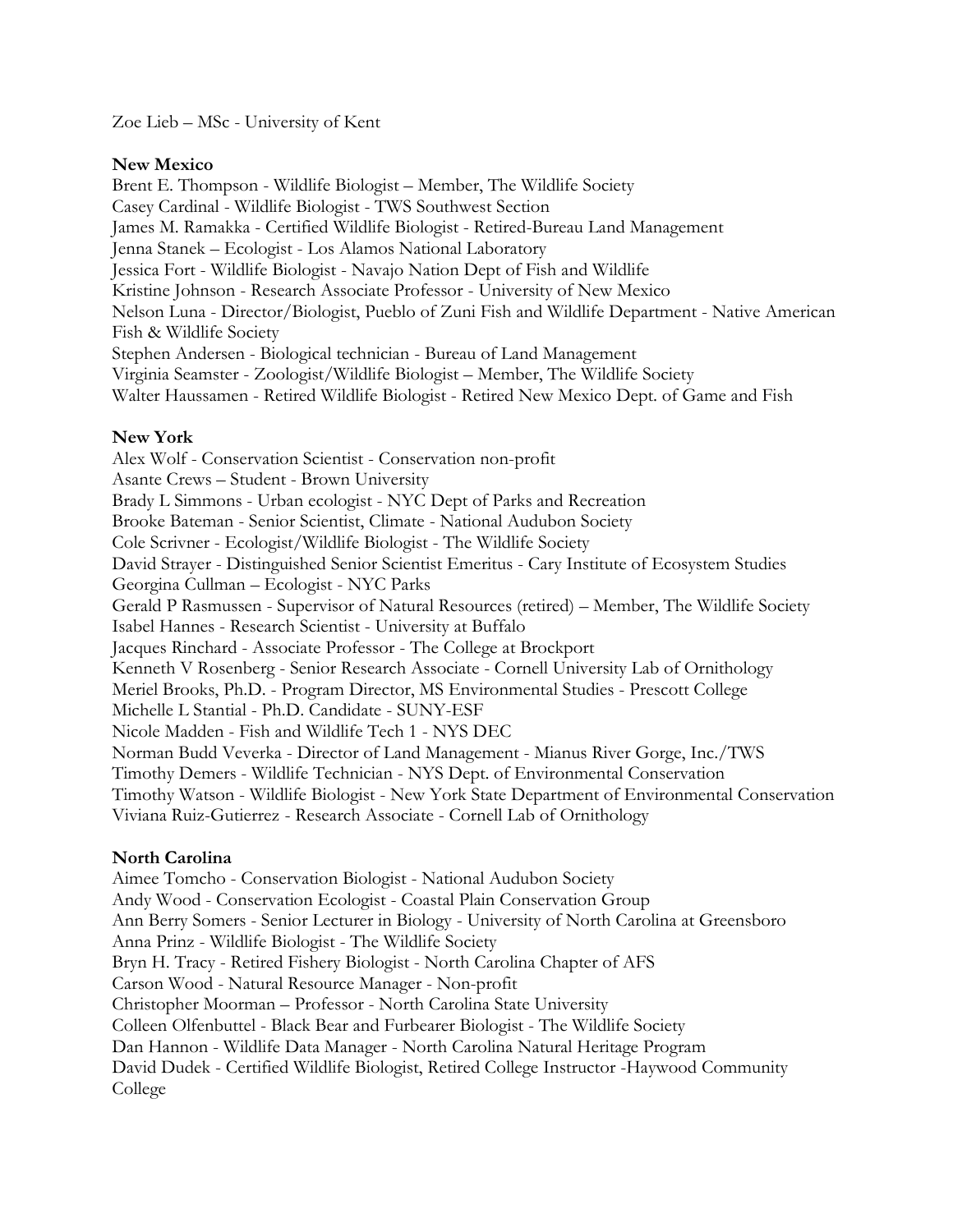Falyn LeAnn Owens - Extension Wildlife Biologist - North Carolina Wildlife Resources Commission Frederick S. Scharf - Professor - UNCW Gerald Pottern - senior biologist - Mogensen Mitigation Inc, environmental consulting Heather Maguire - Environmental Educator - Cradle of Forestry Henry Veggian - Assistant Professor of Teaching - University of North Carolina Chapel Hill Ileana E. Clavijo - Associate Professor of Biology, Retired - Retired from Univ. NC Wilmington Jamie Harrelson - Private Lands Technician - Audubon Jeff Hall - Wildlife Biologist - NC Wildlife Resources Commission Jeffrey Marcus - NC Longleaf Applied Scientist - The Nature Conservancy John Caveny - Natural Resource Management Specialist - Grandfather Mountain Stewardship Foundation Joseph Folta - PhD Candidate - SUNY College of Environmental Science & Forestry Keith Ashley - Fisheries Scientist - Retired NC Wildlife Resources Commission Kerrick W Robinson - Social Scientist - North Carolina Wildlife Resources Commission/AFS Member Lauren Danielle Pharr -Ms. – Member, The Wildlife Society Lincoln Larson - Assistant Professor - North Carolina State University Matthew Florez - Associate Wildlife Biologists - The Wildlife Society Michael J Baranski - Emeritus Professor of Biology - Catawba College Michael LaVoie - Natural Resources Manager - Eastern Band Cherokee Indians Michael M Gangloff - Associate Professor - Appalachian State University Nicholas Andrew Shaver - Conservation Technician Supervisor - NC Wildlife Resources Commission Nils Peterson – Professor - NC State University Noelle Rizzardi - Natural Resources Assistant – Member, The Wildlife Society Rainee Tetreault - Lead Environmental Lab Tech - Eastern Band of Cherokee Indians Russell M. Oates - Chief, Division of Migratory Bird Management - US Fish and Wildlife Service, Alaska Region (retired) USFWS (retired) Ryan Bollinger - Longleaf Implementation Team Consul - The Longleaf Alliance Sean Bloom - Biologist and GIS Director - Catawba Lands Conservancy Trevor Gage Walker - Wildlife Resources Technician - NC Wildlife Resources Commission

# **North Dakota**

Kaylan Kemink - Manager of Conservation Planning - Ducks Unlimited Inc. Jesse Kolar - Upland Game Management Supervisor - North Dakota Game and Fish Department

## **Northern Mariana Islands**

Dr. Rebecca Hamner - Conservation Genetics Program Manager - CNMI Division of Fish and Wildlife

## **Ohio**

Ashley Hansen - Environmental Resident - The Dawes Arboretum Curtis Wagner - Fisheries Management Supervisor - American Fisheries Society, Ohio David J Berg - Professor of Biology - Miami University Dr Ashley Walters - Research Geneticist - Government Gabriel Ryan Karns - Visiting Assistant Professor - The Ohio State University Gregory Lipps - Amphibian & Reptile Conservation Coordinator - Ohio State University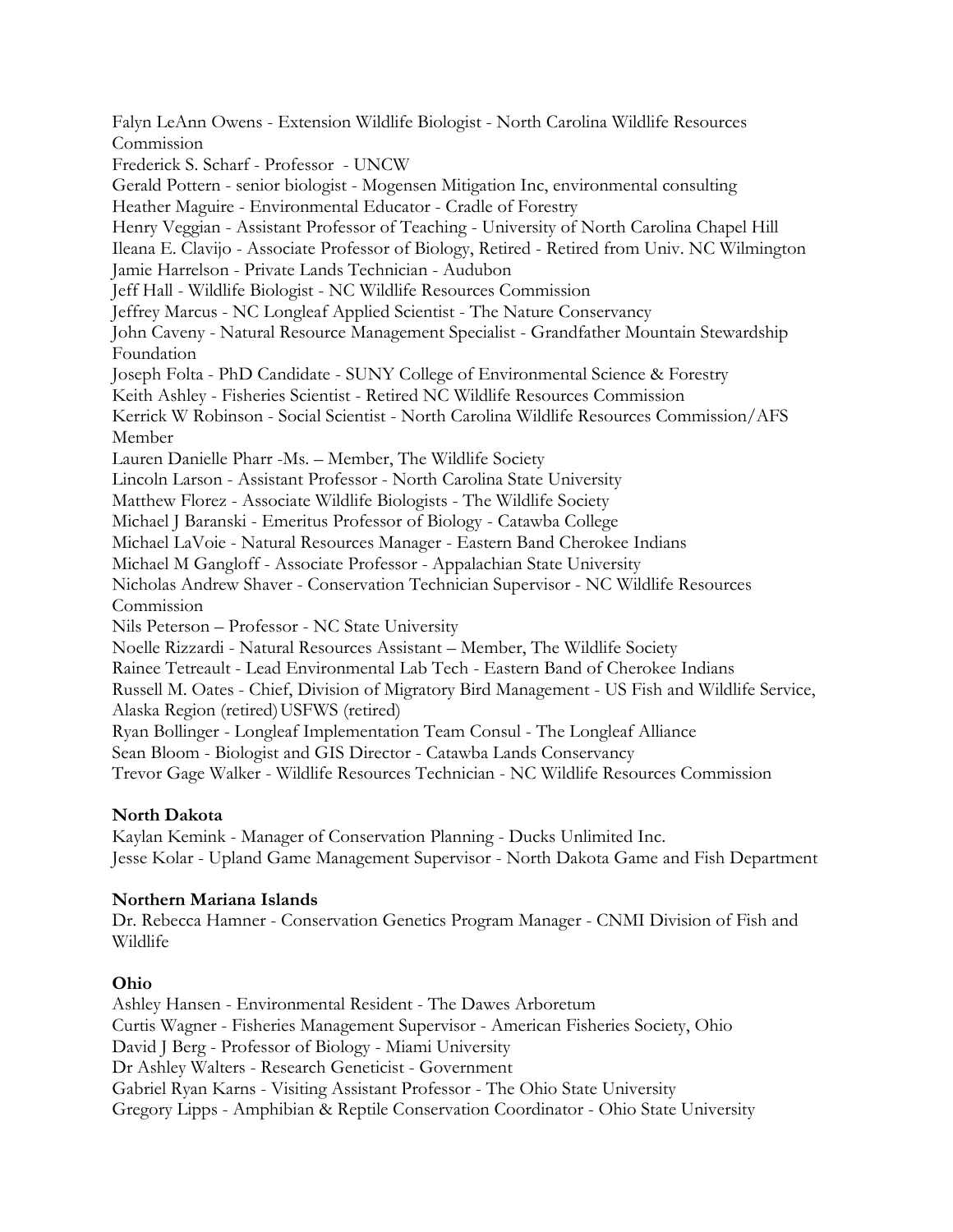Harold Lisle Gibbs - Professor of Evolution, Ecology and Organismal Biology - Ohio State University Ieva Roznere - Research associate - The Ohio State University Lara Mengak - Research Associate - The Ohio State University Macey Rowan – Student – Member, American Fisheries Society Paul J. Pira – Biologist - Geauga Park District Richard Phillips - Associate Professor of Biology - Wittenberg University Taisa Dzindo - AmeriCorps member - Rural Action Tyler Plum - Research Assistant - Nova Southeastern University William Peterman - Assistant Professor - The Ohio State University

#### **Oklahoma**

Alin Gonzalez - Senior Research Specialist – Oklahoma State University Ashley Knoch - PhD Candidate, ABD - Oklahoma State University Dan Shoup - Associate Professor of Fisheries Ecology - Oklahoma State University Landon Neumann - Graduate Student - Oklahoma State Matt Fullerton - Wildlife Biologist - Oklahoma Department of Wildlife Conservation Michael D. Porter - Senior Wildlife & Fisheries Consultant – Member, Wildlife Society Scott R. Loss - Associate Professor - Oklahoma State University Timothy J. O'Connell - Associate Professor - Oklahoma State University

#### **Oregon**

Brent Barry - Wildlife Biologist - Confederated Tribes of Grand Ronde Brian C Jonasson - Fisheries Biologist - American Fisheries Society Carmen Leguizamon - Fisheries Habitat Biologist - Confederated Tribes of Warm Springs David J Shepherdson - Dep. Conservation Manager – Member, The Wildlife Society David Ward - Senior Fisheries Biologist – Member, American Fisheries Society Derek Broman - Wildlife Biologist - Oregon Dr. Judith Li - Associate Professor, Retired - Oregon State University Elizabeth Gilliam - Senior Geomorphologist - Non-profit Gary Ivey - Research Associate - International Crane Foundation Henry G. Lazauski - Asst. Chief Marine Biologist, Retired - AFS, Retired member Hugh Black Jr - Director of Fish and Wildlife – Retired US Forest Service Justin Brice - GIS Analyst - Conservation Biology Institute Kathryn Boula - Terrestrial Ecologist/Archaeologist - Private Contractor Kay Brown – Retired – Member, American Fisheries Society Keith Norris - Director of Wildlife Policy & Communications - The Wildlife Society Kenneth J. Reinecke - Ph.D., Certified Wildlife Biologist - Retired (U.S. Geological Survey) Leah Hough - Wildlife Biologist - Oregon Chapter of the Wildlife Society Mark Henjum - Certified Wildlife Biolgist - Oregon Dept Fish&Wildlife/USFS (retired) Meghan Sue Martin - Postdoctoral Researcher - PDXWildlife Nancy Renison - Retired Biologist – Arizona Game and Fish Department Nicole Michel - Senior Quantitative Ecologist - National Audubon Society Patricia L. Kennedy - Professor Emeritus - Oregon State University Robert M. Hughes – Regional Aquatic Ecologist –Member, American Fisheries Society Sarina Jepsen - Director of Endangered Species - The Xerces Society for Invertebrate Conservation Tavis Forrester - Wildlife Research Biologist - Oregon Dept. of Fish and Wildlife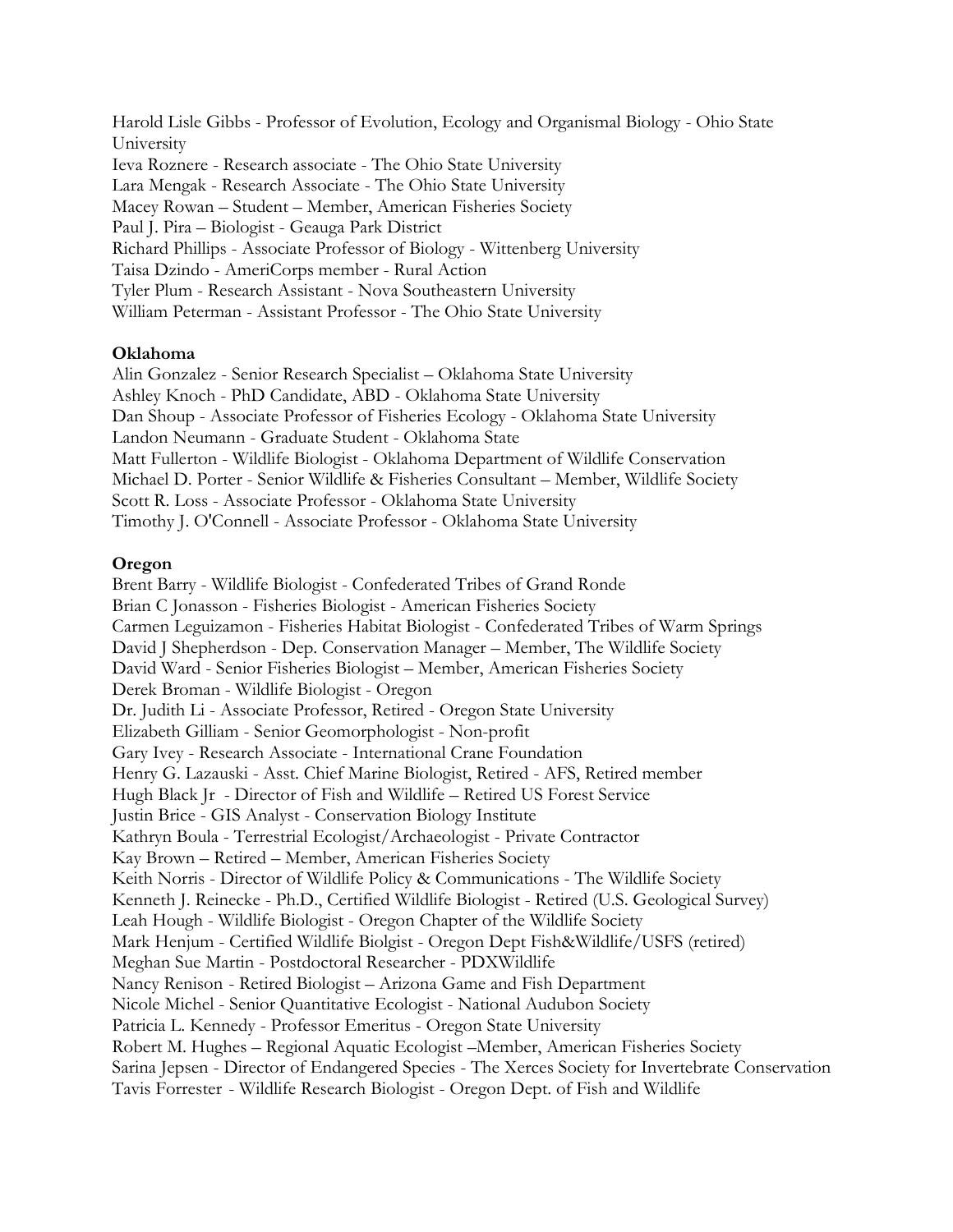#### **Pennsylvania**

Aaron Haines - Associate Professor of Biology - Millersville University Andrew Wilson - Associate Professor - Gettysburg College Byron Buckley - Wildlife Biologist Calvin W. DuBrock - Professor (retired) - Pennsylvania State University Diana M. Day – Biologist - American Fisheries Society Dr. Menka Bihari – PhD - Sierra Club Elizabeth Crisfield – Biogeographer - Strategic Stewardship Initiative George T. Merovich, Jr. - Associate Professor - Juniata College Grant E. Haines - PhD candidate - McGill University James A. Hart – Mammalogist - Wildlife Specialists Jerry Hassinger - Wildlife Biologist - PA Biological Survey Jerry Hassinger - Wildlife Biologist - PA Biological Survey Laurie Jean Goodrich - Director of Conservation Science - Hawk Mountain Sanctuary Association Melissa Althouse - Wildlife Biologist – Federal Government Reginald Hoyt - Associate Professor/Co-Chair - Delaware Valley University Richard Jacob - PA Mycological and Protists Technical Committee Shawn Crouse - Principal Fisheries Biologist – Member, American Fisheries Society Susan Underkoffler – Professor - University of Florida Tammy Colt - Wildlife Biologist – Member, The Wildlife Society

#### **Puerto Rico**

Sheila Ward – Ecologist - Affiliated Researcher, Dept. Environmental Sciences, University of Puerto Rico-Rio Piedrasa

#### **Rhode Island**

Brett Still, PhD – Faculty - Natural Resources Science Dept. URI Christian H Floyd - Teaching Professor - University of Rhode Island Nancy E. Karraker - Associate Professor - University of Rhode Island Peter Paton – Professor - Dept. of Natural Resources Science, Univ of Rhode Island Scott McWilliams – Professor - University of Rhode Island Tracy A Silvia - Sr. Environmental Scientist - TWS Member New England/Northeast

#### **South Carolina**

Amanda Avildsen - Fisheries Technician – Member, SC AFS Anna H. Smith - Certified Wildlife Biologist - The Wildlife Society Arnold G. Eversole - Professor emeritu - Clemson University Beau Bauer - Wildlife Biologist - Nemours Wildlife Foundation Catherine Bodinof Jachowski - Assistant Professor - Clemson University Charlie Davis - Forest Ecologist - USDA -Forest Service David Hood - Fresh Water Biologist - South Carolina Department of Natural Resources Dr. David Jachowski - Assistant Professor of Wildlife Ecology - Clemson University Elizabeth Courtenay Miller - Wildlife Biologist III – Member, AFS Jason C Doll - Assistant Professor of Fisheries - Francis Marion University Jennifer Kindel - Wildlife Biologist – Member, The Wildlife Society John Quinn - Associate Professor of Biology - Furman University José Luis Rangel Salazar, PhD - The College of the Southern Frontier, Chiapas, Mexico Joseph Charles Ballenger - Assistant Marine Scientist – Member, American Fisheries Society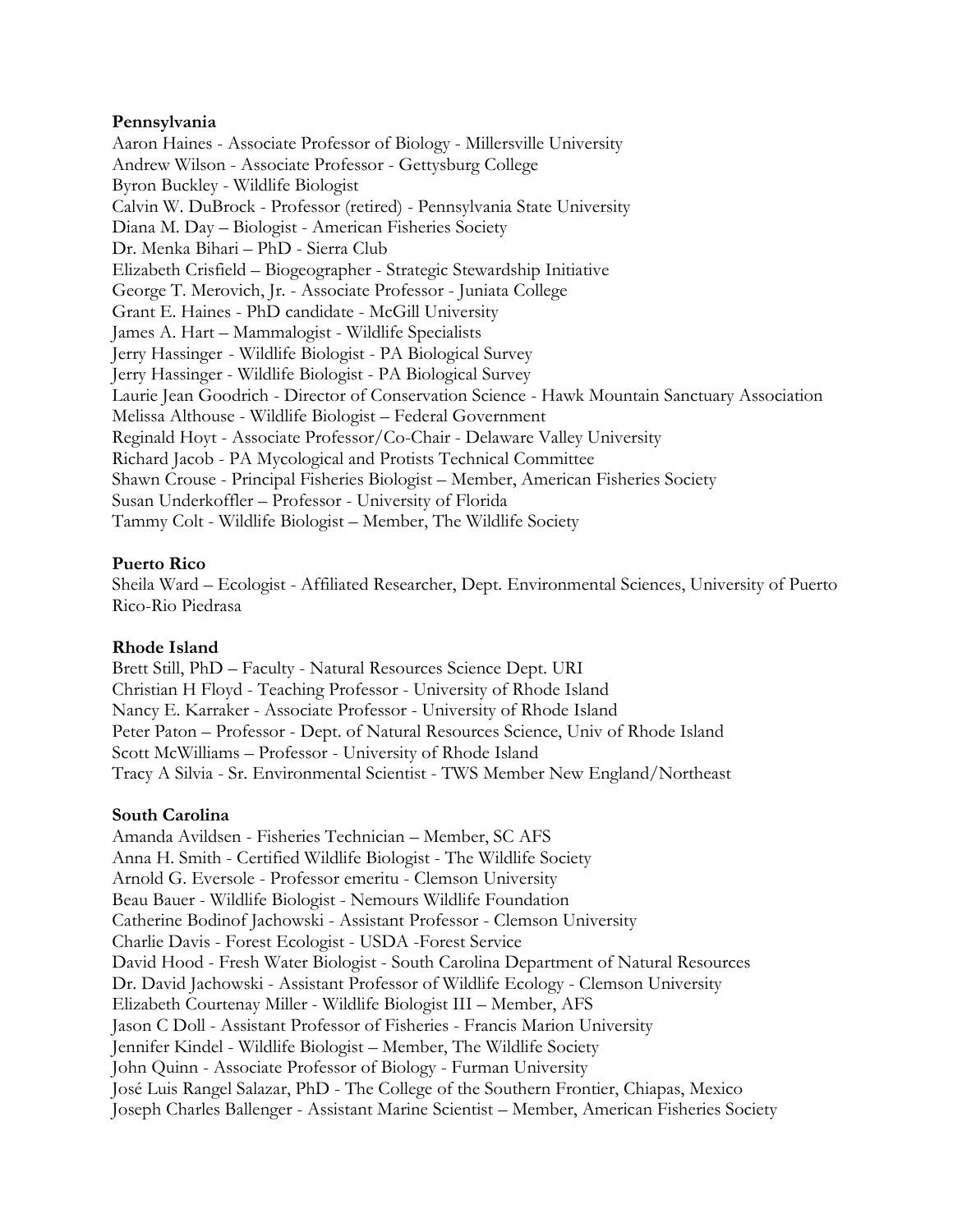Joseph Evans - Wildlife Biologist 2 – Member, South Carolina AFS Kyle Barrett - Associate Professor of Wetland Ecology - Clemson University Kyle Brumm - Graduate Student - Clemson University Lisa Lord - SC Field Project Coordinator - The Longleaf Alliance Maggie Smith - physician assistant - Prisma health Mark C. Scott, Ph.D. - Wildlife Biologist - South Carolina Department of Natural Resources and Clemson University Matt Perkinson - Wildlife Biologist - Florida Atlantic Coast Telemetry Network Patrick Cloninger - Wildlife Biologist - South Carolina Department of Natural Resources Raymund Geroso - Wildlife Biologist - U.S. Forest Service Richard Kaminski, Ph.D. – Director - J.C. Kennedy Waterfowl & Wetlands Conservation Center Clemson University Tanya Darden, Ph.D - Senior Marine Scientist - American Fisheries Society Troy Farmer - Assistant Professor - Clemson University

## **South Dakota**

Alessandra Higa – Instructor - Oglala Lakota College Amanda Hegg – Biologist - American Ornithological Society Cassandra Heimerl - Wildlife Biologist - South Dakota Department of Game, Fish and Parks David Swanson - Professor and Director, Missouri River Institute - University of South Dakota Donovan J Grass Rope - Conservation Officer - Lower Brule Sioux Tribe/Lower Brule Wildlife, Fish & Rec Eileen Dowd Stukel - Senior Wildlife Biologist - Certified Wildlife Biologist, The Wildlife Society Gary C Brundige - Natural Resources Program Manager - The Wildlife Society Hugh Britten - Professor of Biology - U of South Dakota James B. Stengle - Wildlife Biologist (CWB®) – Member, American Fisheries Society Joanna Studt - Biological Consultant - Great Plains Wildlife Consulting Joel Tigner - Biological Consultant - South Dakota Bat Working Group Paul Coughlin - Wildlife Program Administrator - South Dakota Game, Fish & Parks Randy Johnson - Wildlife Resource Biologist - South Dakota Department of Game Fish and Parks Shaun M. Grassel, PhD - Wildlife Biologist - Lower Brule Sioux Tribe

## **Tennessee**

Carla R. Hurt - Associate Professor - Tennessee Tech University Chris Brown - Associate Professor and Chairperson - Dept. of Biology, Tennessee Tech University David Aborn - Associate Professor - University of Tennessee at Chattanooga Ellen R. Herbert - Ecosystem Scientist - Ducks Unlimited Greg Wathen - Special Assistant to the Director - Tennessee Wildlife Resources Agency Henriette Jager - Joint Faculty Associate - University of Tennessee, Knoxville Herbert Joseph Roberts - Vice President Pacific Bird Conservation - Pacific Bird Conservation Justin Murdock - Associate Professor - Tennessee Tech University Kathryn Martin - Former Malacologist and Water Quality Scientist Katrina I Twing - Assistant Professor of Biology - Tennessee Tech University Lee Neighbors - Wildlife Biologist - The Wildlife Society Michael G. Brasher - Waterfowl Scientist - Ducks Unlimited, Inc. Stefan Woltmann - Associate Professor - Austin Peay State University W. Alan Wentz - Chief Conservation Officer (retired) - Ducks Unlimited Inc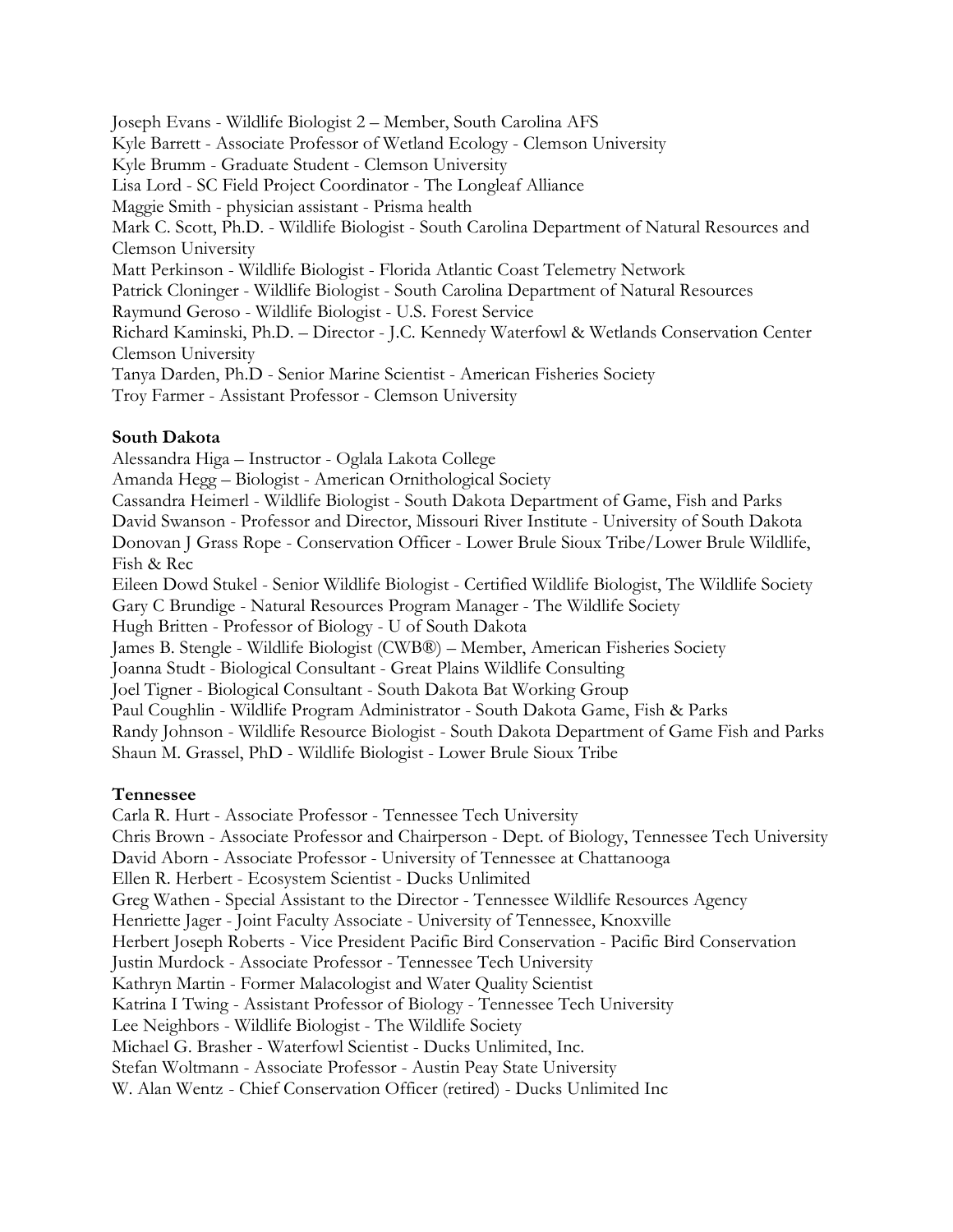#### **Texas**

Adam Mitchell - Assistant Professor - Tarleton State University Alexander Toder - Graduate Student – Member, The Wildlife Society Amanda Jackson - President, Texas State University Chapter of The Wildlife Society Amy Kresta - Assistant Professor of Biology - The Wildlife Society Annie Farrell - Wildlife Biologist - Texas Chapter of The Wildlife Society Avery M Smith - Research Technician - Student Researcher Ayla Ryan - Graduate Research Assistant - Texas Tech University Blake Murden - COO & Director of Land Stewardship - Shield Ranch Brandon Joseph Palmer - Wildlife Conservationist Brett Johnson - Senior Environmental Coordinator – Member, The Wildlife Society Carly Rotzler - Graduate Student - UTSA Caroline Ellison - Wildlife Biologist - Texas Parks and Wildlife Department Carolyn Jane Anderson - Assistant Professor of Research - Caesar Kleberg Wildlife Research Institute, Texas A&M University - Kingsville Chris Farrell - Natural Resource Specialist - Texas Chapter of the Wildlife Society Christina Farrell - Wildlife Biologist - Michigan State Bird Observatory Christopher R. Peterson - Graduate Research Assistant - The University of Texas at Austin Cindy Jones - Graduate Student Teaching - Texas A&M- Commerce Clifton Ladd - Wildlife Biologist, CWB – Member, The Wildlife Society Clinton Faas - Natural Resource Specialist - Texas Parks and Wildlife Cord B. Eversole - Assistant Professor - Texas A&M International University Cory O'Brien - Geologist Craig Hensley - Texas Nature Trackers Biologist - Texas Parks & Wildlife Department Dale Prochaska - Wildlife Regional Director - Texas Chapter of The Wildlife Society Daniel Moulton – Retired – Member, The Wildlife Society Diana Doan-Crider - Animo Partnership in Natural Resources Diane Dancer - Commercial Credit Manager (Retired)- Green Sanctuary Supporter Don Steinbach - Executive Director - Texas Chapter of The Wildlife Society Drew R. Davis - Associate Research Scientist - University of Texas Rio Grande Valley Dustin McBride - Wildlife Biologist - Private Consulting Eric Daniel Grahmann - Habitat Specialist – Member, Texas Chapter of the Wildlife Society Erin McFarland - Student - Humboldt State University Fernando Gutierrez - Wildlife Tech III - Texas Chapter of the Wildlife Society Garrett Fannin - Natural Resource Technician – Member, The Wildlife Society Gene Miller - District Wildlife Biologist - National Wild Turkey Federation Geron Gowdy - Graduate Assistant - TAMUK Grant Lawrence - Private Ranch Land Steward - Texas Chapter of The Wildlife Society Greg K. Hammer - Natural Resources & Environmental Manager Heather Mathewson - Assistant Professor – Member, The Wildlife Society Howell Pugh - Assistant Graduate Researcher - The Wildlife Society Howell Pugh - Assistant Graduate Researcher - The Wildlife Society Jacob Sterling Hill - Forest-Wildlife Management Student - Vice-President of the SFASU Student Chapter of The Wildlife Society Jacob Wright - Regulatory Specialist - Texas Tech University James Hoskins - Natural Resources Specialist - Texas Parks and Wildlife Department James Strong - NRSC Lab Technician - Texas State University Jamie Killian - Wildlife Biologist - Texas Parks & Wildlife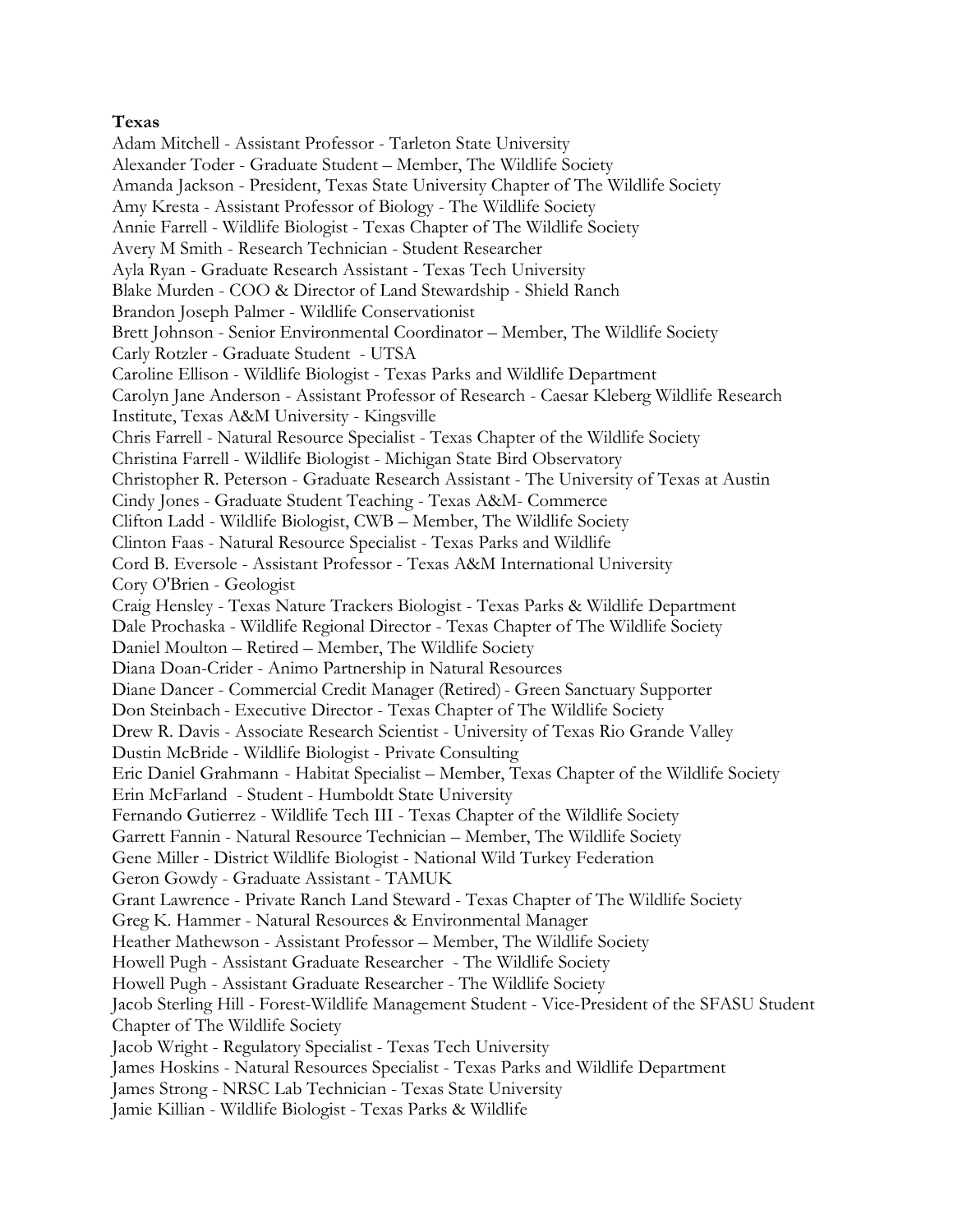Jared Hall – Ecologist - Texas Chapter of The Wildlife Society Jean Solana - Wildlife Biologist - Texas Master Naturalist Jennifer Blair, CWB - Principal Scientist Jeremy Baumgardt - Associate Professor for Research - Caesar Kleberg Wildlife Research Institute, Texas A&M University Jesús Franco - Conservation Biologist - NGO Jim Mullen – Owner - Quailpro, LLC Johanna Delgado Acevedo - Assistant professor - Texas A&M University-Commerce John D Cornelius - Wildlife Biologist - US Department of Defense (Ret) John Kinsey - Natural Resource Specialist – Member, Texas Chapter of The Wildlife Society Jon Purvis - Research Analyst - Texas Parks and Wildlife Department Jonah Evans – Mammalogist - Texas Parks and Wildlife Jonathan Kirk Warner - Alligator Program Leader - Texas Parks and Wildlife Department Joseph Hopkins – Student - Tarleton State University Joshua Wright - College Student - Texas A&M Chapter of The Wildlife Society Judd Curtis - Associate Research Scientist - Texas A&M University Judy Brupbacher - Educator Julia York - PhD Candidate - University of Texas at Austin Kaitlin Will - Environmental Scientist – Member, The Wildlife Society Kameryn Strickland – Student - SFA student chapter of The Wildlife Society Kasey Clarke - Environmental Scientist - The Wildlife Society Member Kelcee Smith - PhD Candidate - Louisiana State University Kelly Conrad Simon - Urban Wildlife Biologist, Natural Resource Specialist - Texas Parks and Wildlife Dept. Ken Kurzawski - Fisheries Program Manager - American Fisheries Society Fisheries Administration Section Kyle Brunson - Natural Resources Specialist - Texas Parks and Wildlife Department Landon Robert Schofield - Range and Wildlife Biologist - East Foundation Lee Ann Linam - Science teacher - One Day Academy Lee Marlowe - Sustainable Landscape Ecologist - Texas Society for Ecological Restoration & Native Plant Society of Texas Linda S Campbell - Wildlife biologist - Texas Parks and Wildlife (retired) Madilyn Jarman - Graduate Student Mallory Eastland - Research Associate - Texas Chapter of the Wildlife Society Mandy Corso Krause - Ranch Consultant - Parker Creek Ranch Marjorie Dixon - PhD Candidate - University of Texas at Austin Mark C Wallace –Professor - Texas Tech University Marsha G Williams - Research Associate III - The University of Texas at Tyler Marsha May - Adjunct Biology Professor - Temple College Mary O'Hara - Certified TX Master Naturalist- Texas Parks and Wildlife Department Matt Wagner - Land and Wildlife Consultant, Adjunct Faculty - Texas A&M, Texas State University, Texan by Nature, Weston Ranch Matthew Hewitt - Sul Ross State University Matthew Johnson - Natural Resources Team Lead - Freshwater Mollusk Conservation Society Matthew Parker - Master's Candidate - Texas State University Matthew Ward - Fishery Biologist - Lochow Ranch Pond and Lake Management Michael D Panasci - Graduate Student- Texas Tech University Michelle Haggerty - Certified Wildlife Biologist – Member, Texas Chapter of The Wildlife Society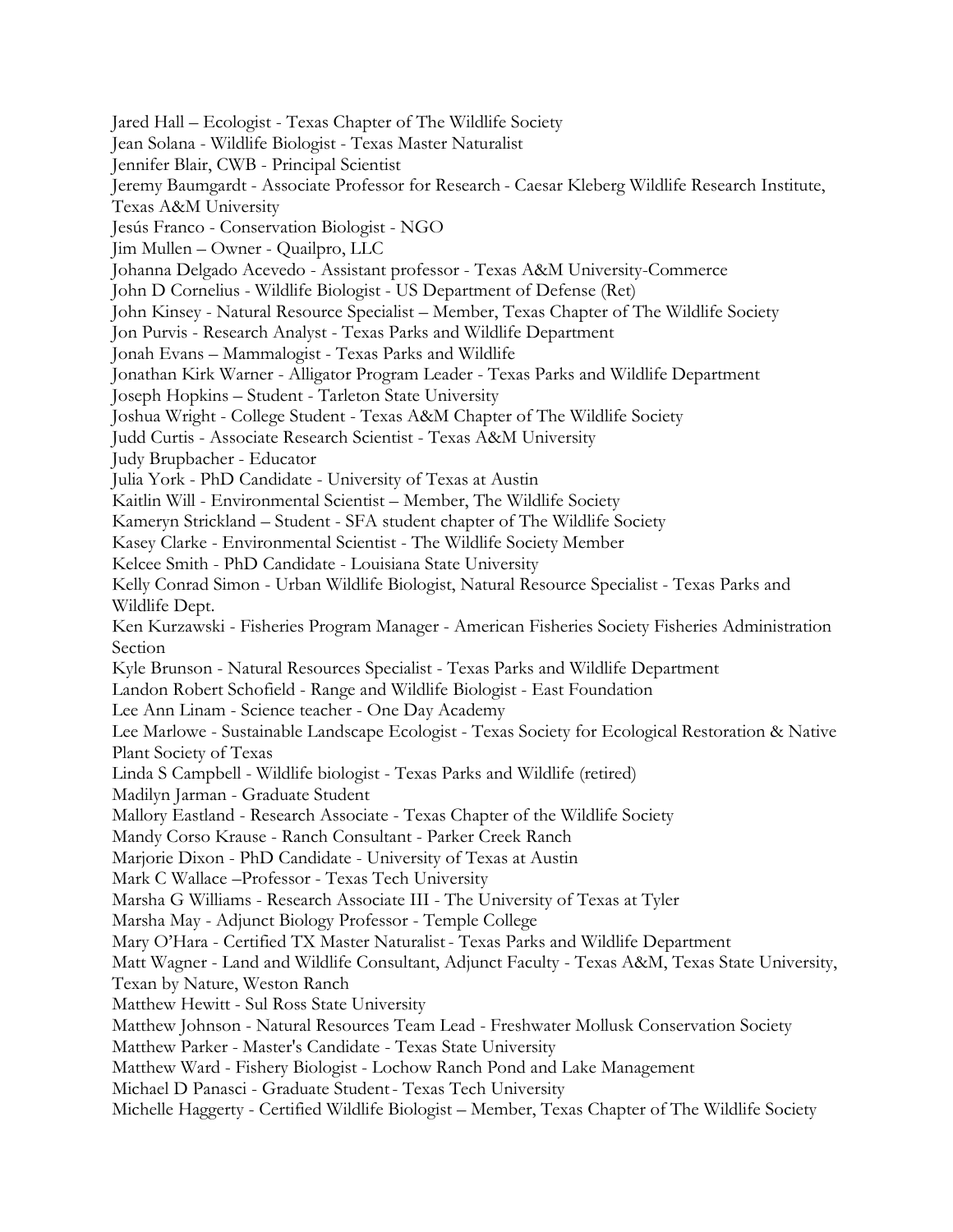Molly Moroz - Graduate Research Assistant - University of Texas at Austin Neal Wilkins - President & CEO - East Foundation Nicholas Fisher - Wildlife Services Technician - Plateau Land and Wildlife Management Nicholas Ivers - PhD Student - University of Texas at Austin Olivia Schmidt - Outreach Specialist - Texas Parks and Wildlife Department Philip Queller - PhD Student - University of Texas at Austin Rachael L. Connally - Associate Wildlife Biologist - Texas A&M University Rachel Richter Urban - Wildlife Biologist - Texas Chapter of the Wildlife Society Ray C. Telfair II, Ph.D. - Certified Wildlife Biologist - The Wildlife Society Rebecca A. Svoboda - District Conservationist - USDA Reid Casey – undergraduate student Richard Heilbrun - Wildlife Biologist - Texas Chapter of The Wildlife Society Romey Swanson - Director of Conservation Strategies - Audubon Texas Ross Couvillon - Biology Professor - Member, Texas Chapter of the Wildlife Society Roy Leslie- Managing Partner - Leslie Ranch Russell Lewis Martin Jr - Wildlife Diversity (Nongame) Biologist/NRS IV – Texas Parks and Wildlife Department Sam Kieschnick - CitSci Association Samantha Kahl - Assistant Professor of Natural Resource Management - Texas Tech University Sara Miller - Wildife Biologist – Member, The Wildlife Society SaraBeth Boggan – Student - Tarleton State University Scott T. Walter - Senior Lecturer in Wildlife Biology - Texas State University Selma Glasscock - Assistant Director - Welder Wildlife Foundation Shane J. Kiefer - Certified Wildlife Biologist & Director of Ecological Services - Plateau Land & Wildlife Management Shelby McCay - Project Coordinator - TAMU NRI Sonia Elizabeth Duran - Wildlife Biologist- Member, The Wildlife Society Spencer R Keyser - Graduate Student - University of Texas at Austin Stennie Meadours - Retired Environmental Emergency Response Manager - Birder and environmental advocate Stephanie Parker - Graduate Research Assistant - Texas A&M University T. Wayne Schwertner - Associate Professor and Department Head - Tarleton State University Tam H. Tran - Environmental scientist - Freese & Nichols Tania Homayoun - Natural Resources Specialist - Texas Chapter of The Wildlife Society Tara Korzekwa - Biology Lecturer - University Thomas J Lang - Past-President - AFS Fish Habitat Section Thomas L. Marshall - NSF Graduate Research Fellow - University of Texas at Austin Thomas Wayne Schwertner - Associate Professor - Tarleton State University Tiffany Leitner - Student Chapter of the Wildlife Society Tio Kleberg – Director - East Foundation Tony Blair - Certified Wildlife Biologist - TWS Member, Owner of wildlife consulting firm Tyler Campbell - Chief Program Officer & Principal Scientist - East Foundation William Bartush - Partnership Coordinator - American Bird Conservancy William Rufus Stephens - Certified Wildlife Biologist – Member, The Wildlife Society William Thompson – Student – Member, The Wildlife Society Zoe Carroll - Graduate Research Assistant - Sul Ross State University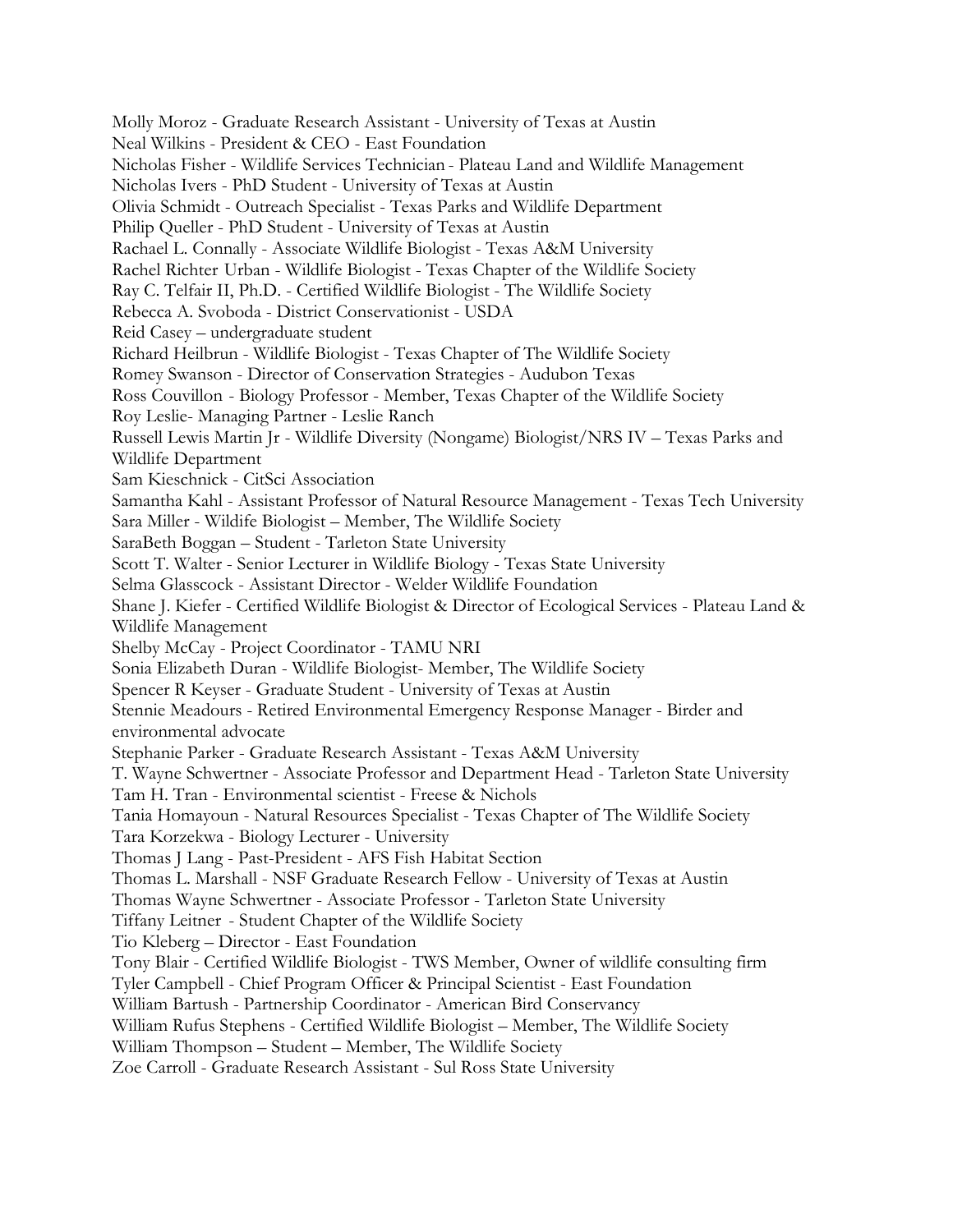## **Utah**

Allison Pease - Adjunct professor - Dept of Natural Resources Management, Texas Tech University Brianna Johnson - Graduate Researcher - Utah State University, UT Division of Wildlife Resources Chris Frauenhofer - Wildlife Biologist- State of Utah Cole Bleke - Graduate Student - Utah State University Doris Zemlicka - Wildlife Biologist - Retired USDA Jackie Watson - Blue Ribbon Fisheries Biologist - Utah Division of Wildlife Resources Ronald B Kegerries III - Fisheries Biologist - Private Consulting Scott Tolentino - Fisheries Biologist & project leader - Utah Division of Wildlife Resources Stephanie Landry - Graduate Research Assistant - Utah State University Trina Hedrick - Regional Aquatics Manager - state wildlife agency

#### **Vermont**

Kent McFarland - Conservation biologist - Vermont Center for Ecostudies Amy Alfieri - Fish and Wildlife Scientist III - Vermont Fish and Wildlife Department

## **Virginia**

Carola A. Haas – Professor - Virginia Tech Colin Chapman - Research Professor - George Washington University Daniel P. Michaelson - Fisheries Biologist - VA Dept. of Game & Inland Fisheries Dr. Catherine Hulshof - Assistant Professor - Virginia Commonwealth University Jason Hallacher - Asst Fisheries Biologist - VA Chapter American Fisheries Society Joan Blankenship - Conservation Director Virginia BASS Nation - Virginia BASS Nation John Copeland - Fisheries Biologist - Virginia Department of Game and Inland Fisheries John Rogers Copeland - Fisheries Biologist 3 - American Fisheries Society Katherine Hamedani - Natural Resource Specialist II - Virginia Tech Sandra Schwartz - Former employee of the national biological survey

## **Washington**

Bruce C. Thompson - Wildlife Scientist (Retired) - Past President (The Wildlife Society) Ed Henry – Biologist – Member, American Fisheries Society Ed Styskel - Certified Wildlife Biologist - Retired Edward W Styskel - Certified Wildlife Biologist – Member, The Wildlife Society Eleanor P. Gaines – Director - Oregon Biodiversity Information Center Felipe Amezcua – Professor - EcoWB Gail Olson – Member, The Wildlife Society Gary J. Wiles - Wildlife Biologist - Retired George R Carlson - Wildlife Biologist - Retired Heidi Newsome - Certified Wildlife Biologist – Member, The Wildlife Society Hope Rieden - Fish and Wildlife Biologist . Jesse Brunner - Associate Professor - Washington State University John F. Lehmkuhl - Research Wildlife Biologist (retired) - USDA Forest Service Kelsey King - Graduate student - Washington State University Kevin White - Certified Wildlife Biologist - Whitetail Environmental, LLC Laura Heironimus - Fish and Wildlife Biologist - Washington Department of Fish and Wildlife Leslie Parks - Wildlife science technician - Swinomish tribe Lynda Hofmann - Fish and Wildlife Biologist - Washington Department of Fish and Wildlife Matt Betts – Professor - Oregon State University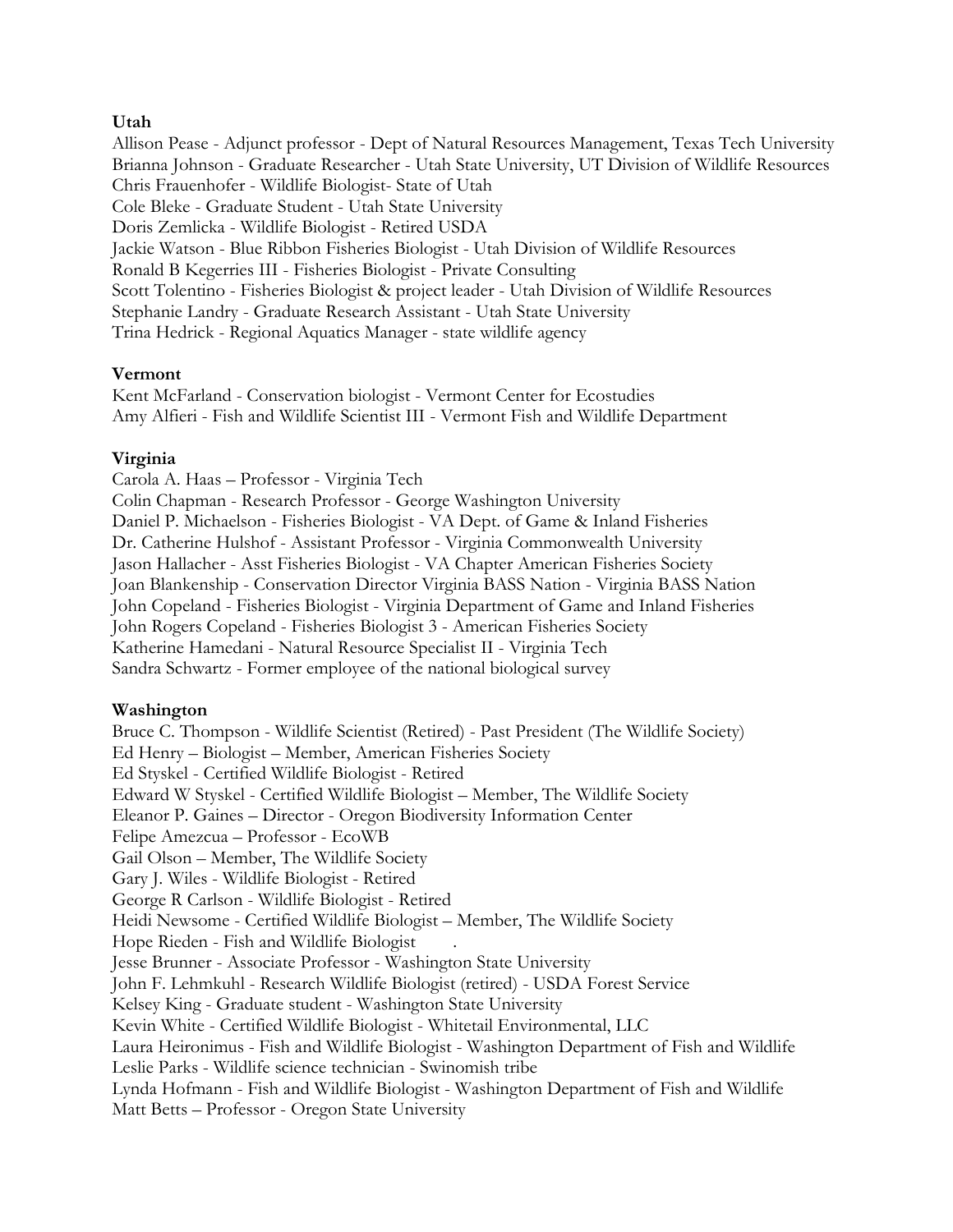Michael Saxton - Wildlife Biological Technician - Katmai National Park Neala Kendall - Research Scientist - Washington Department of Fish and Wildlife Nikolas Novotny - Fisheries Biologist - American Fisheries Society Patricia Townsend - Assistant Professor - University Rebecca Windell - Graduate Research Assistant and PhD Student - University of Washington Staci Amburgey - Postdoctoral researcher - University of Washington Stefanie Bergh - Wildlife Biologist - Member of The Wildlife Society Steve Desimone - Wildlife Ecologist - Washington Dept of Fish and Wildlife Susan Waters - Rare Species Ecologist

#### **West Virginia**

Susan Olcott - WV Project Leader for Monarch and Lepidoptera Conservation - WV Div Natural **Resources** 

Frank Jernejcic - District Fishery Biologist - Retired

#### **Wisconsin**

Adrian P. Wydeven - Certified Wildlife Biologist - Wisconsin Green Fire, Timber Wolf Alliance Benjamin Olsen - Wildlife Biologist – Member, The Wildlife Society Bob Wright - Wildlife GIS Specialist - Minnesota IT Services Bradley Ray - Fisheries Team Supervisor – Member, American Fisheries Society Bruce R. Bacon - Wildlife Biologist – retired WI Dept. Natural Resources Cassandra Graikowski - Tribal Historic Preservation Officer - Sokaogon Chippewa Tribe Charles M. Pils - Wildlife Biologist-Wisconsin DNR (Retired) Christopher D. Tyrrell - Research Curator & Dir. of Informatics - Milwaukee Public Museum Daniel Robert Dessecker - Certified Wildlife Biologist - Retired Darren M Ladwig - Wildlife Biologist - Wisconsin Department of Natural Resources Donald M. Waller - former Professor of Botany & Environmental Studies - University of Wisconsin - Madison Elise Couillard - Science Communicator - Ducks Unlimited Fred Strand - Wildlife Biologist - Private Consultant Jonathan Gilbert - Director, Biological Services Division - Great Lakes Indian Fish and Willdife Commission Karl Martin - Dean, Division of Extension - University of Wisconsin-Madison Keith R. McCaffery - Natural Resource Scientist - Wis Dep Nat Resour (retired) Mark Martin - Manager Goose Pond Sanctuary - Madison Audubon Society Michael D. Samuel - Emeritus Professor - University of Wisconsin-Madison Nathaniel LaHue DVM, MPVM – Member, The Wildlife Society Nick Jaeckels - Water Resources Engineer Ollie Torgerson - Executive Secretary - Midwest Assn. of Fish & Wildlife Agencies Pat Conrad - Watershed Planner - Emmons & Olivier Resources Ronald G. Eckstein - Wildlife Biologist (retired) - Wisconsin Chapter, The Wildlife Society Rosalind Russell - Environmental Scientist - Emmons and Olivier Resources Samantha Hauser - Postdoctoral Fellow - University of Wisconsin-Milwaukee Thomas M Hauge - Retired Wildlife Management Program Director - Wisconsin Department of Natural Resources Timothy Van Deelen - Professor of Wildlife Ecology - University of Wisconsin at Madison Tom Howard - Certified Wildlife Biologist - Wisconsin Chapter TWS William T Route - Ecologist (retired) - Certified wildlife biologist, The Wildlife Society